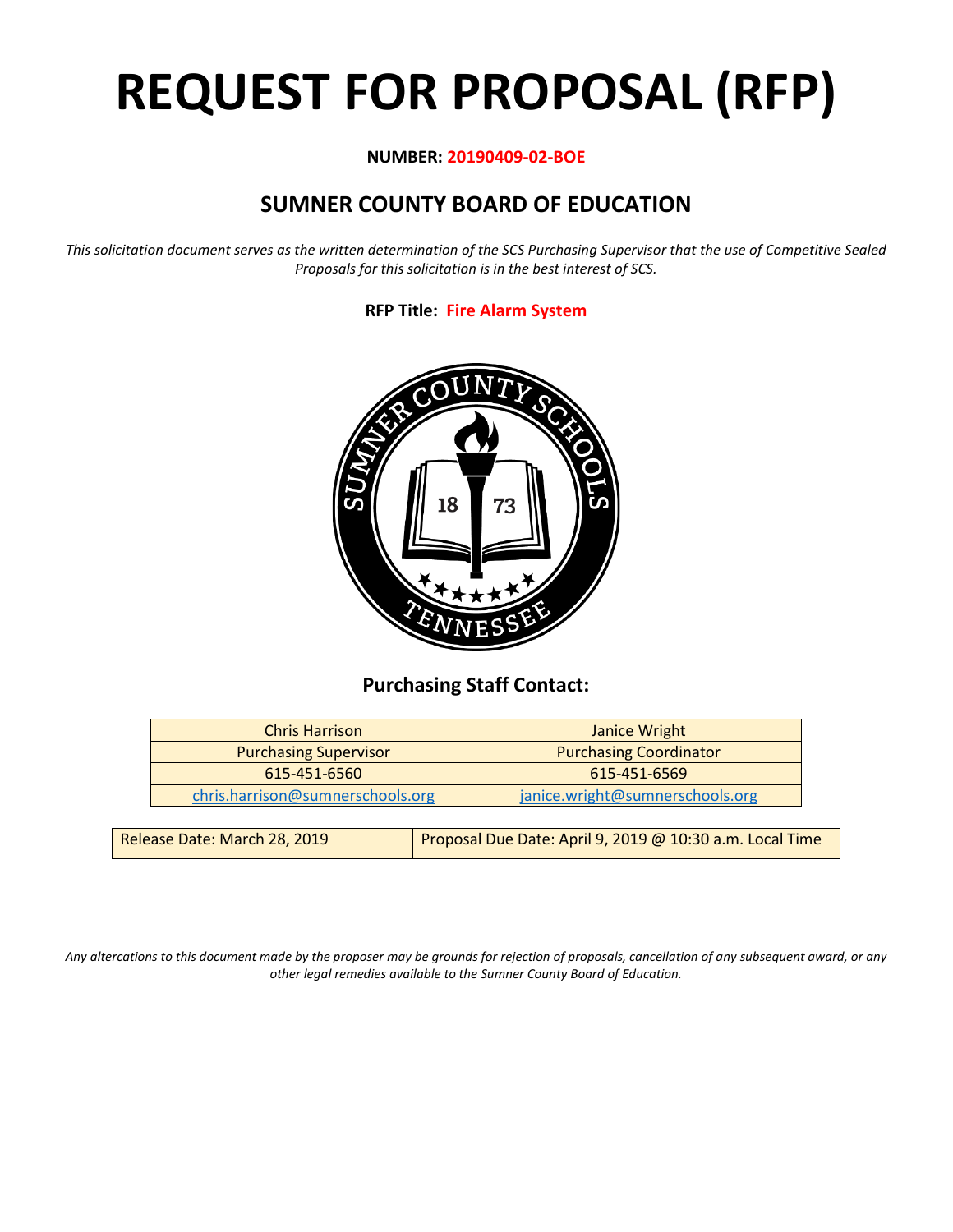# **NOTICE TO PROPOSERS**

There may be one or more amendments to this RFP. In order to receive communication for any such amendments issued specifically to this RFP, the proposer must provide a Notice of Intent to Propose to the Sumner County Board of Education (SCS) Purchasing Department. The proposer must utilize this form when submitting notice. The notice may be sent by email to: Purchasing Office, purchasing@sumnerschools.org. SCS will send amendments only to those proposers which complete and return this information by the deadline list in the RFP Schedule of Events (Section 4).

| <b>RFP Number:</b>      | 20190409-02-BOE Fire Alarm System |
|-------------------------|-----------------------------------|
| Company Name:           |                                   |
| <b>Mailing Address:</b> |                                   |
|                         |                                   |
|                         |                                   |
| Phone Number:           |                                   |
| <b>Contact Person:</b>  |                                   |
| <b>Email Address:</b>   |                                   |
|                         |                                   |
| Authorized Signature    |                                   |
| <b>Printed Name</b>     |                                   |
| Date                    |                                   |

Emailed amendments will be sent in a Microsoft Word (Office for Windows) or Portable Document Format (pdf) format. Any alterations to the document made by the proposer may be grounds for rejection of proposal, cancellation of any subsequent award or any other legal remedies available to the Sumner County Board of Education.

Amendments will also be posted on the SCS website **https://sumnerschools.org/index.php/current-bids-and-rfps** and attached to the solicitation listing as a PDF or WORD file. Check the particular solicitation on the Current Bids and RFPs webpage for any posted amendments.

By completing and returning this form, the Proposer has expressed its intent to provide a proposal for **20190409-02-BOE Fire Alarm System.**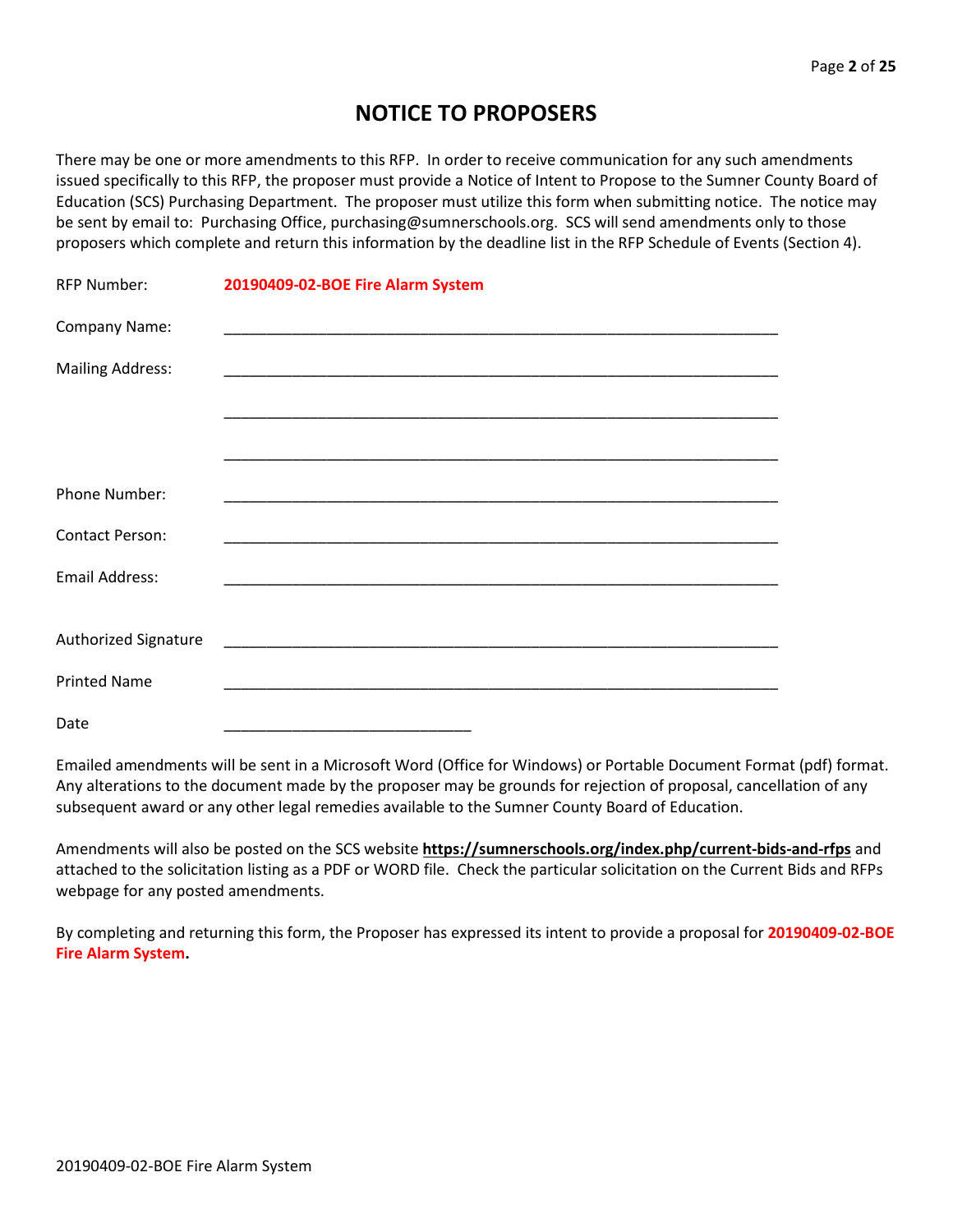# **TABLE OF CONTENTS**

- 1. Introduction/Overview
	- 1.1. Purpose
	- 1.2. Contact Information
- 2. Requirements
	- 2.1. Scope of Work/Specifications
- 3. Source Selection and Contract Award
- 4. Schedule of Events
- 5. Instructions for Proposal
	- 5.1. Required Forms
	- 5.2. New Vendors
	- 5.3. Acknowledgement of Insurance Requirements
	- 5.4. Clarification and Interpretation of RFP
	- 5.5. Proposal Package
	- 5.6. Delivery of Proposals
	- 5.7. Evaluation of Proposals
	- 5.8. Request for Clarification of Proposals
	- 5.9. Protests
- 6. Attachments
	- 6.1. Contact Information
	- 6.2. Bid Form/Certification
	- 6.3. References
	- 6.4. Certification Regarding Debarment or Suspension
	- 6.5. Condition of Submitting Proposal
	- 6.6. Statement of Non-Collusion
	- 6.7. Attestation Re Personnel
	- 6.8. Drug Free Workplace Affidavit
	- 6.9. IRS Form W-9
		- \**An online, fillable version can be found at https://www.irs.gov/pub/irs-pdf/fw9.pdf*
	- 6.10. Standard Terms & Conditions
	- 6.11. Vendor Checklist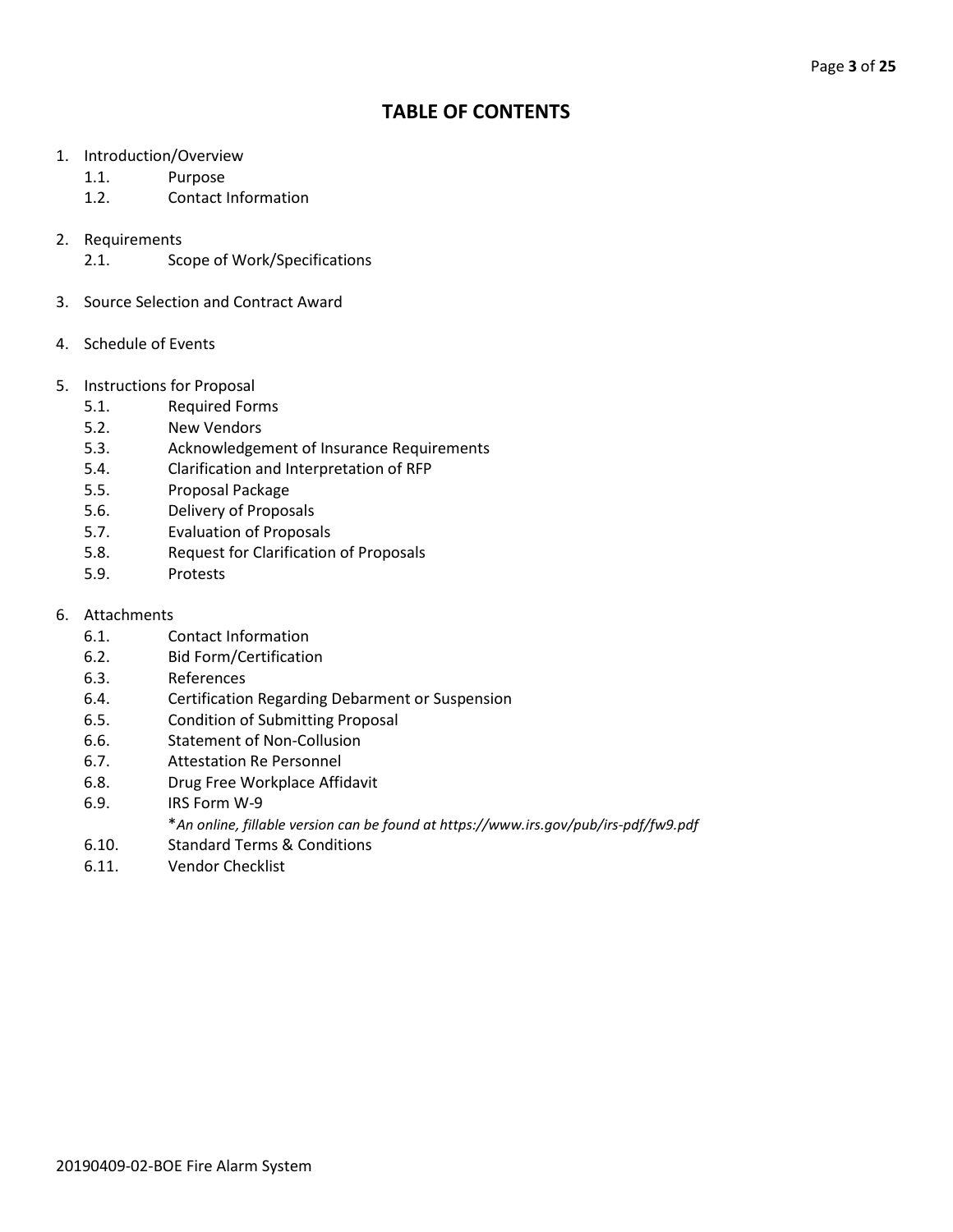## 1. Introduction/Overview

# 1.1. Purpose

The Sumner County Board of Education (SCS) is requesting sealed proposals for the installation of a new fire alarm system.

#### 1.2. Contact Information

Unauthorized contact regarding this RFP with employees or officials of SCS other than the Purchasing Supervisor named below may result in disqualification from this procurement process.

Interested parties must direct all communication regarding this RFP to the Purchasing Supervisor, who is SCSs only official point of contact for this RFP.

| <b>RFP Procedures</b>            | <b>RFP Specifications</b>        |
|----------------------------------|----------------------------------|
| Chris Harrison                   | <b>Rickey Swindle</b>            |
| <b>Purchasing Supervisor</b>     | <b>Maintenance Department</b>    |
| 1500 Airport Road                | 1500 Airport Road                |
| Gallatin, TN 37066               | Gallatin, TN 37066               |
| chris.harrison@sumnerschools.org | rickey.swindle@sumnerschools.org |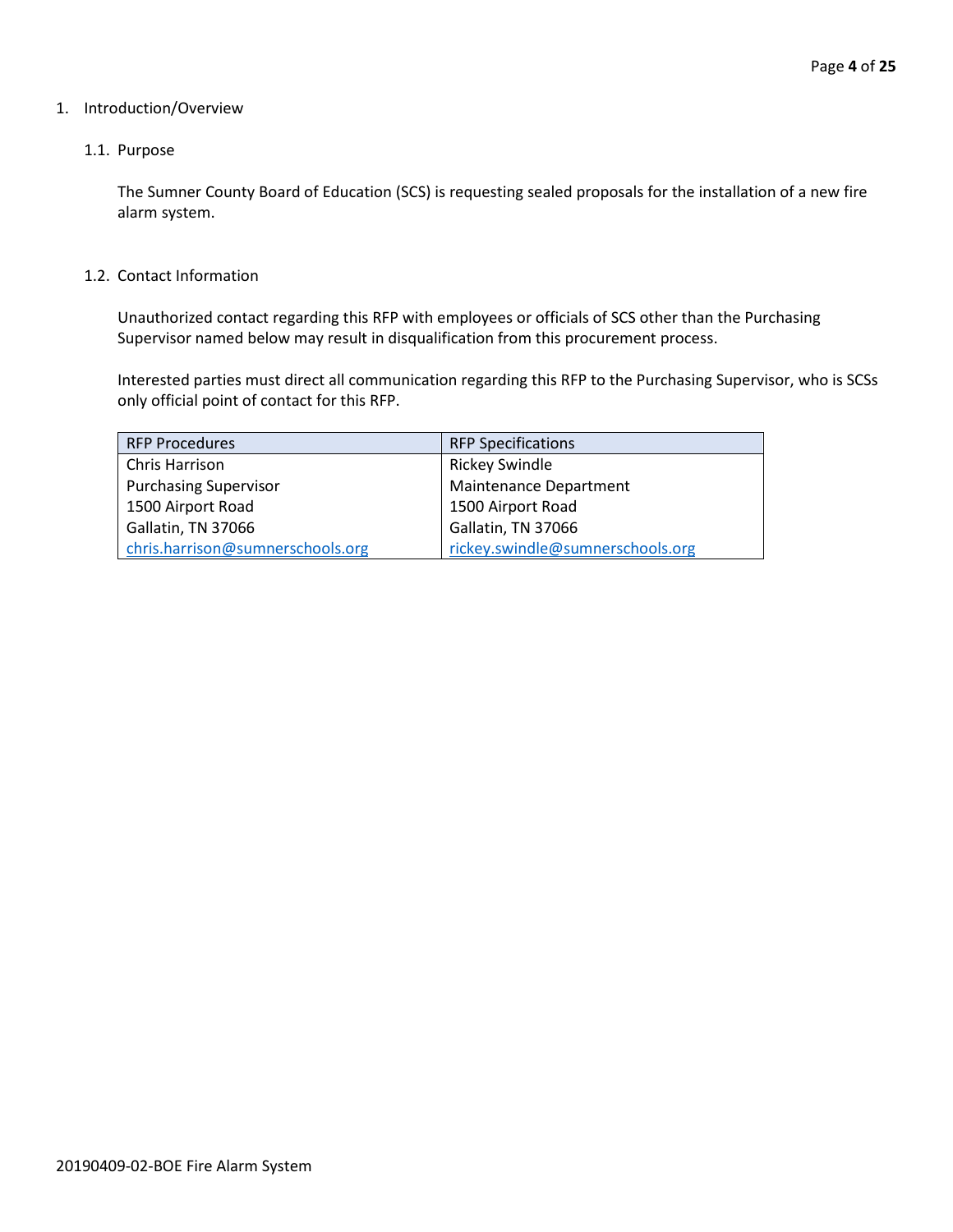2. Scope of Work

# **DESCRIPTION OF WORK**

Extent of fire alarm and detection system shall be as described in this specification and as required by code requirements. The contractor and equipment supplier shall review all specifications completely and be familiar with the requirements. All required components to cause operation of the system as specified shall be supplied and installed.

The system described in these specifications shall use digital transmissions between the CPU/transponder and the peripheral devices. Systems using non-digital technology as the principal means of supervision will not be considered as meeting the requirements of this specification. Analogue supervision of signaling devices and non-digital devices such as tamper switches and flow switches is acceptable.

The system shall conform to all applicable sections of the NFPA 72, National Electric Code, and Local codes.

# **LOCATIONS**

| Beech Elementary         | Union Elementary   |
|--------------------------|--------------------|
| 3120 Long Hollow Pike    | 516 Carson Street  |
| Hendersonville, TN 37075 | Gallatin, TN 37066 |

# **SUBMITTALS**

The contractor shall submit to the Owner information concerning the fire alarm and detection system. The information shall be sufficient to determine that all devices meet the requirements of this specification and to provide the Owner with a record of the devices installed in the facility.

All information shall be submitted as one package in a 3-ring binder or folder. No partial submittal will be accepted. The submittal shall include, as a minimum, the following:

- 1. Sequence of operation of the system.
- 2. Component wiring diagrams.
- 3. System wiring diagrams shown on a floor plan of the project. The plan shall show wire counts and types of wire in each conduit. Floor plans of the school will be available at the Riggsbee Support Services Building, 1500 Airport Road, Gallatin, TN 37066 for viewing.
- 4. Battery size and recharging information and calculations.

# **ACCEPTABLE MANUFACTURERS**

Subject to compliance with requirements, manufacturers offering products which may be incorporated in the work include, but are not limited to, the following:

- Notifier
- Gamewell
- Edwards
- Silent Knight

Owner shall have sole authority to determine specification compliance.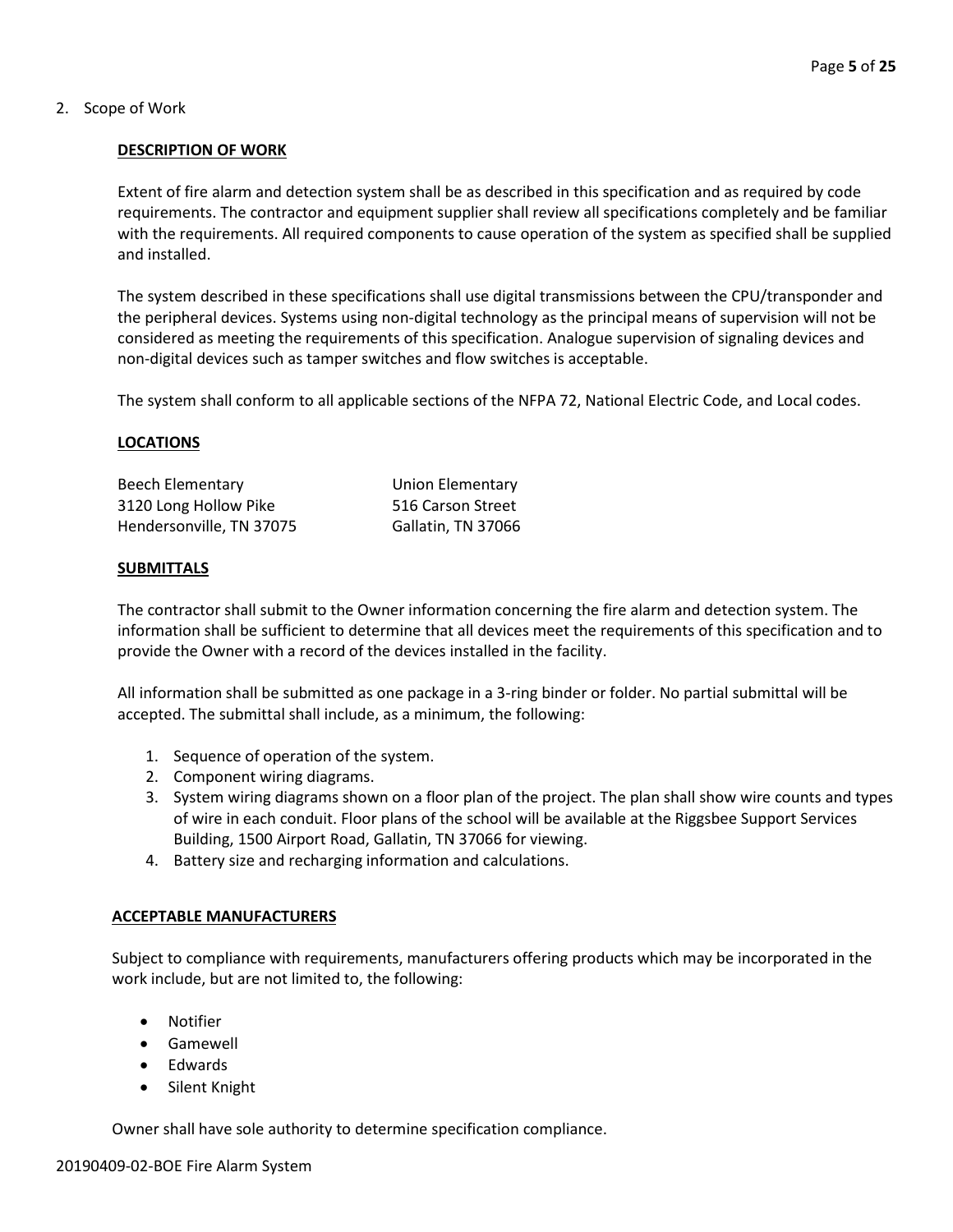# **QUALITY ASSURANCE**

Each and all items of the fire alarm system shall be listed as a product of a SINGLE fire alarm system manufacturer under the appropriate category by the Underwriter's Laboratories, Inc. (UL) and shall bear the "UL" label. All control equipment is to be listed under UL category UOJZ as a single control unit. Partial listing will NOT be acceptable.

The equipment and installation supervision furnished under this specification is to be provided by a supplier who has been engaged in production of this type (software driver) of equipment for at least ten (10) years and has a fully equipped service organization.

The system controls shall be UL listed for Power Limited Applications per NEC. All circuits must be marked in accordance with NEC.

#### **POWER REQUIREMENTS**

The control panel shall receive 120 VAC power via a dedicated, fused disconnect circuit.

The system shall be provided with sufficient battery capacity to operate the entire system upon loss of normal 120 VAC power in a normal supervisory mode for a period of twenty-four (24) hours with five (5) minutes of alarm indication at the end of this period or as required.

Circuits requiring system operation power shall be 24 VDC and individually fused at the control panel.

#### **SYSTEM OPERATION**

Each component of the fire alarm system shall be supervised for improper operation including open or short circuits by the fire alarm panel. The fire alarm panel shall also supervise itself for low battery voltage and loss of normal building power. Upon any of the above conditions, the trouble indicator on the fire alarm panel shall indicate the improper status by both an audible and visual signal. The audible indication shall continue until the condition is acknowledged by an operator at the fire alarm panel. Visual indication shall continue until the trouble condition is corrected.

Upon confirmation of an alarm from ay initiation device, the following functions shall be performed without delay:

- 1. All alarm signaling devices shall sound until silenced by an operator at the fire alarm panel or after ten (10) minutes of operation. Silencing signals shall not prevent the signals from sounding on a subsequent alarm.
- 2. Display an alarm status on the alphanumeric display of the fire alarm panel and sound an audible signal at the panel. Signal shall sound until alarm is acknowledged by an operator.
- 3. Shut down all required air handling units. All smoke dampers shall be closed and the smoke removal system shall be activated.
- 4. Cause doors held open electrically to close without time delay.
- 5. Send signal to Owner's designated monitoring system indicating an alarm condition via a Cellular Dialer.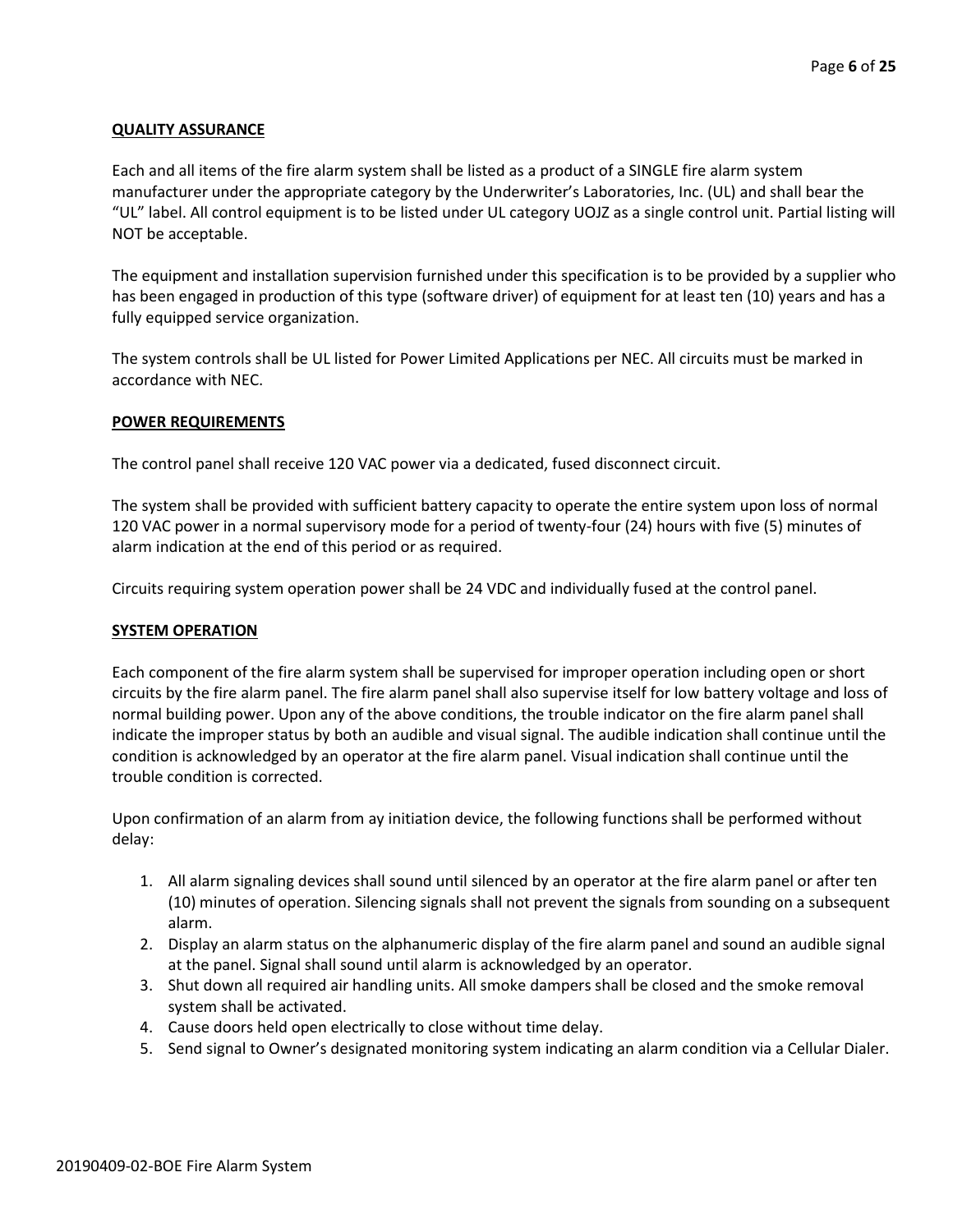# **SYSTEM INSTALLATION AND WIRING**

- A. Provide and install the system in accordance with the specifications, all applicable codes and the manufacturer's recommendations. All wiring shall be installed in strict compliance with all the provisions of NEC. Power-limited Fire Protective Signaling Circuits or if required may be reclassified as non-power limited and wired in accordance with NEC. Upon completion, the contractor shall so certify in writing to the Owner.
- B. All junction boxes shall be sprayed red and labeled "Fire Alarm". Wiring color code shall be maintained throughout the installation.

# **SYSTEM TESTING**

- A. The completed system shall be fully tested by the contractor and the manufacturer's NICET CERTIFIED technical representative in the presence of the Owner's representative. Upon completion of a successful test, the contractor shall so verify in writing to the Owner.
- B. The following test shall be performed by the Fire Alarm Manufacturer's authorized representative. Each and every device shall be tested for its' intended function. Verify that each device is located in its' appropriate location. Written verification of this test shall be provided to the Owner. This test shall be performed in accordance with NFPA 72 National Fire Alarm Code, latest edition.
- C. The fire alarm supplier shall own and maintain a smoke detector analyzer for on site sensitivity testing of smoke detectors per NFPA. The analyzer shall be made available to the Owner for such tests.

# **TRAINING AND INSTRUCTION**

- A. The fire alarm installer and a factory trained representative shall provide personalized instruction to the Owner on a date following the certified testing. The training shall include required maintenance of the system, proper use of the system, troubleshooting rules, and programming.
- B. The contractor shall supply to the Owner one (1) approved copy of the fire alarm submittal and two (2) complete sets of Operating and Maintenance instructions for each device in the system. This submittal shall include an as-built, point-to-point wiring diagram of the system.
- C. Fire alarm installer shall provide Owner with programming software that is Window's based and interconnect cable for programming.

# **WARRANTY**

The equipment and wiring shall be warranted to be free from electrical and mechanical defects for a period of one (1) year commencing with start-up and Owner's beneficial use of the entire system. Warranty shall include labor, travel time and parts.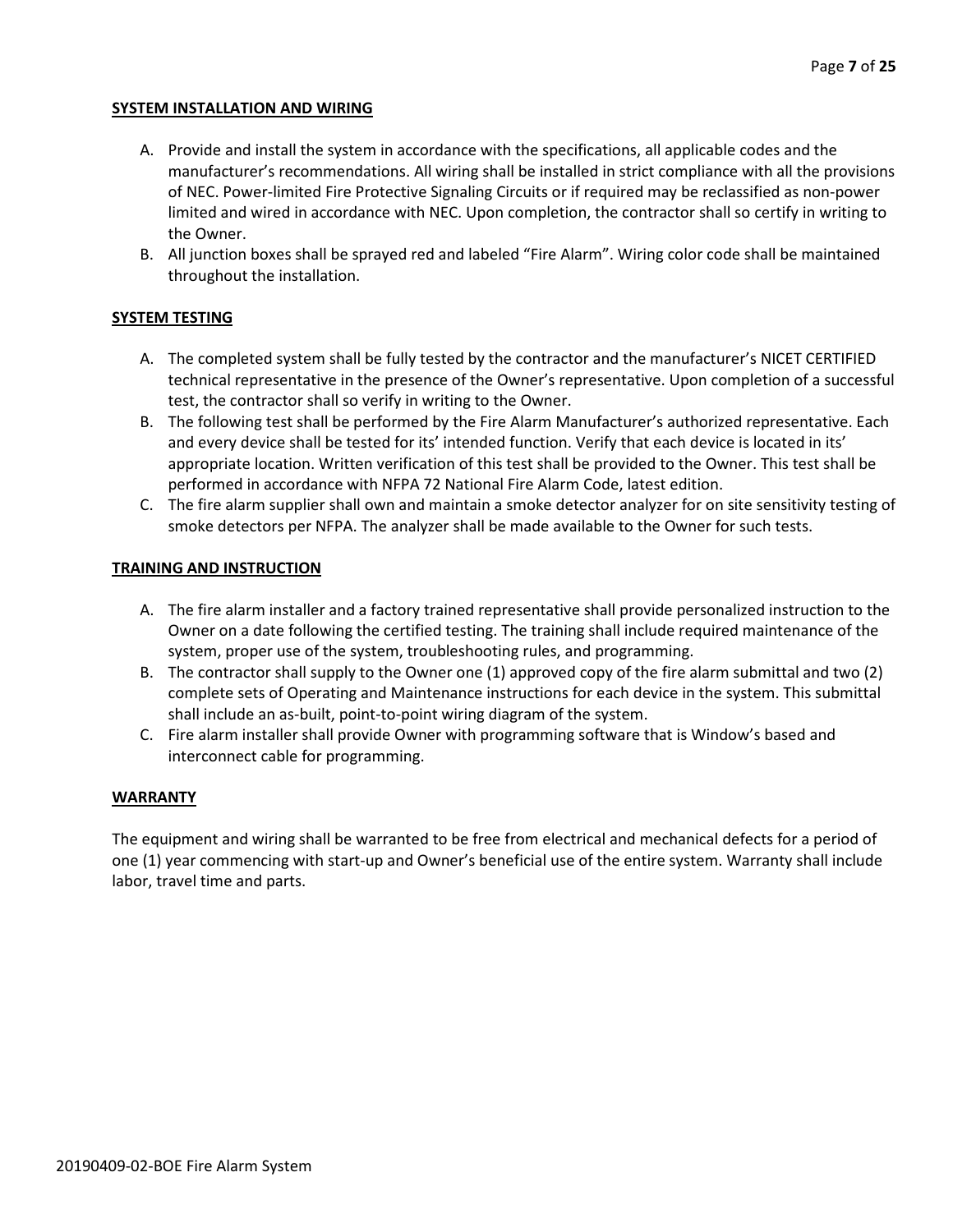- 3. Source Selection and Contract Award
	- Award(s), if made, will be made to the Responsive and Responsible proposer(s) whose proposal is most advantageous to SCS, taking into consideration price and the other evaluation criteria set forth in the RFP.
		- o General Criteria to be determined "Responsive"
			- Does the proposal include all required information, included completed attachment forms and affidavits?
			- Was the proposal delivered on or before the stated deadline? Did it include the required number of copies (hard & electronic)?
		- o General Criteria to be determined "Responsible"
			- Does the Proposer demonstrate an understanding of SCSs needs and proposed approach to the project?
			- **Does the Proposer possess the ability, capacity, skill and financial resources to provide the** service?
			- Can the Proposer take upon itself the responsibilities set forth in the RFP and produce the required outcomes in a timely fashion?
			- **Does the Proposer have the character, integrity, reputation, judgement, experience and** efficiency required for the project?
	- SCS reserves the right to enter into discussions with Proposers which have submitted proposals determined to be reasonably like of being considered for selection to assure a full understanding of and responsiveness to the RFP requirements. Every effort shall be afforded to assure fair and equal treatment with respect to the opportunity for discussion and/or revision of their respective proposals. Revisions may be permitted after the submission and prior to the award for the purpose of obtaining the best offers.
	- SCS reserves the right to negotiate price and contract terms and conditions with the most qualified proposer(s) to provide the requested service. If a mutually beneficial agreement with the lowest responsive and responsible Proposer is not reached, SCS reserves the right to enter into contract negotiations with the next lowest Proposer and continue this process until an agreement is reached.
	- Upon mutual agreement by both parties, SCS shall grant the right to extend the terms, conditions and prices of contract(s) awarded from this RFP to other Institutions (such as State, Local and/or Public Agencies) who express an interest in participating in any contract that results from this RFP. Each of the "piggyback" Institutions will issue their own purchasing documents for purchase of the goods/services. Proposer agrees that SCS shall bear no responsibility or liability for any agreements between Proposer and the other Institution(s) who desire to exercise this option.
- 4. Schedule of Events

| <b>RFP Issued</b>              | <b>March 28, 2019</b>                 |
|--------------------------------|---------------------------------------|
| <b>RFP Submission DEADLINE</b> | April 9, 2019 @ 10:30 a.m. Local Time |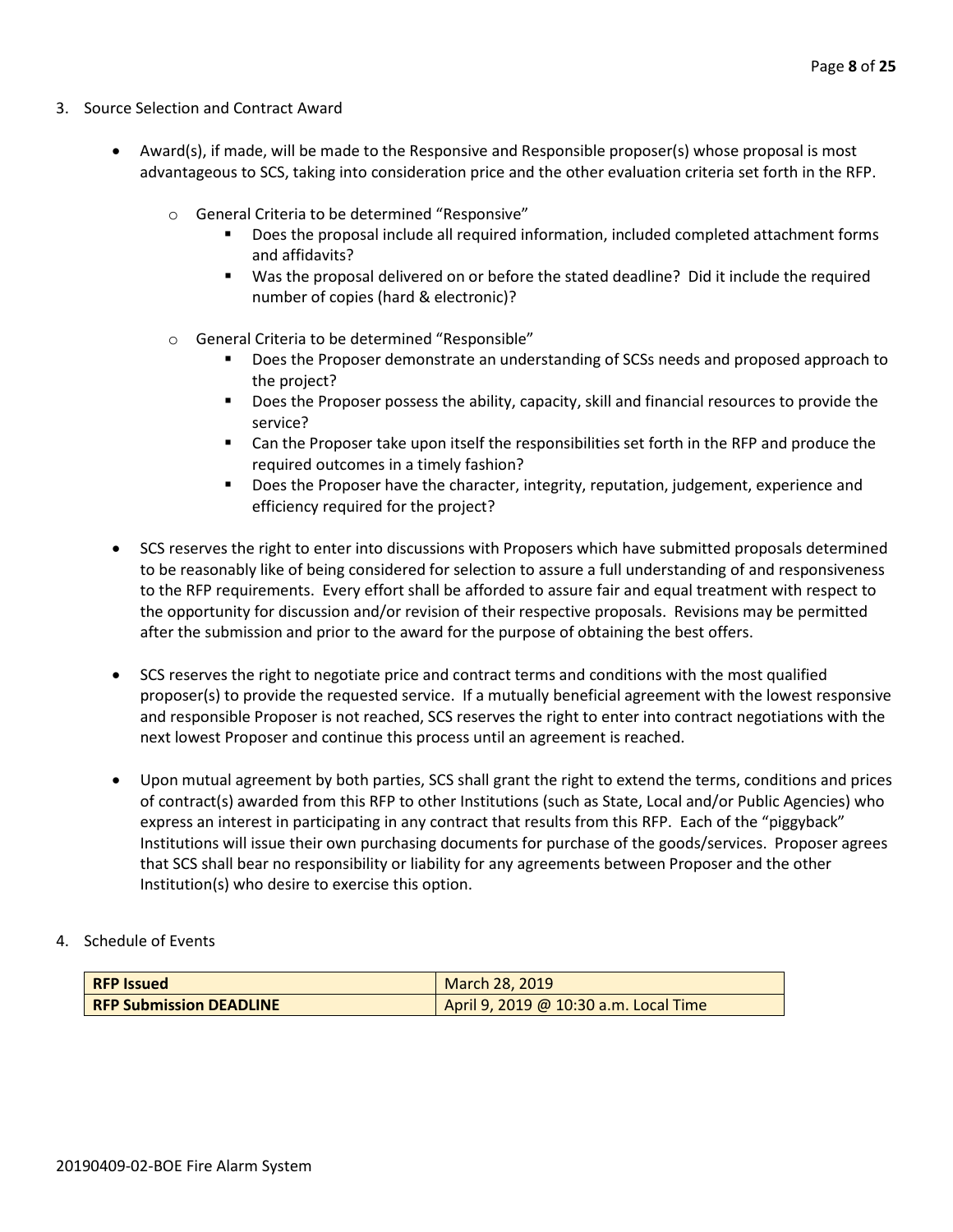# 5. Instructions for Proposal

#### 5.1. Required Forms

- Proposer must complete and submit the Attachments in Section 6. Attachments may be omitted depending on the RFP requirements. Refer to the Table of Contents for omitted Attachments.
- Evidence of a valid State of Tennessee Business License and/or Sumner County Business License.
- For all vendors with annual purchases in excess of \$50,000; a Sumner County Business License must be on file with the SCS Finance Department. Evidence of the license must be provided within ten (10) working days following notification of award; otherwise, SCS may rescind its acceptance of the Proposer's proposal.
- Copy of State of Tennessee License (if applicable) in respective field.
- If applicable, the Proposer must include a copy of the contract(s) the Proposer will submit to be signed.

#### 5.2. New Vendors

- To comply with Internal Revenue Service requirements, all vendors who perform any type of service are required to have a current IRS Form W-9 on file with the SCS Finance Department. It is a mandatory requirement to complete the IRS Form W-9 (Attachment 6.9) included in this RFP.
- To comply with the Tennessee Lawful Employment Act (50-1-702 and 50-1-703), non-employees (individuals paid directly by the employer in exchange for the individual's labor or services) must have on file one (1) of the following documents:
	- o A valid Tennessee driver's license or photo identification;
	- $\circ$  A valid driver's license or photo identification from another state where the license requirements are at least as strict as those in Tennessee;
	- o A birth certificate issued by a U.S. state, jurisdiction or territory;
	- o A U.S. government issued certified birth certificate;
	- o A valid, unexpired U.S. passport;
	- o A U.S. certificate of birth abroad (DS-1350 or FS-545)
	- o A report of birth abroad of a U.S. citizen (FS-240);
	- o A certificate of citizenship (N560 or N561);
	- o A certificate of naturalization (N550, N570 or N578);
	- o A U.S citizen identification card (I-197 or I-179); or
	- $\circ$  Valid alien registration documentation or other proof of current immigration registration recognized by the United States Department of Homeland Security that contains the individual's complete legal name and current alien admission number or alien file number (or numbers if the individual has more than one number).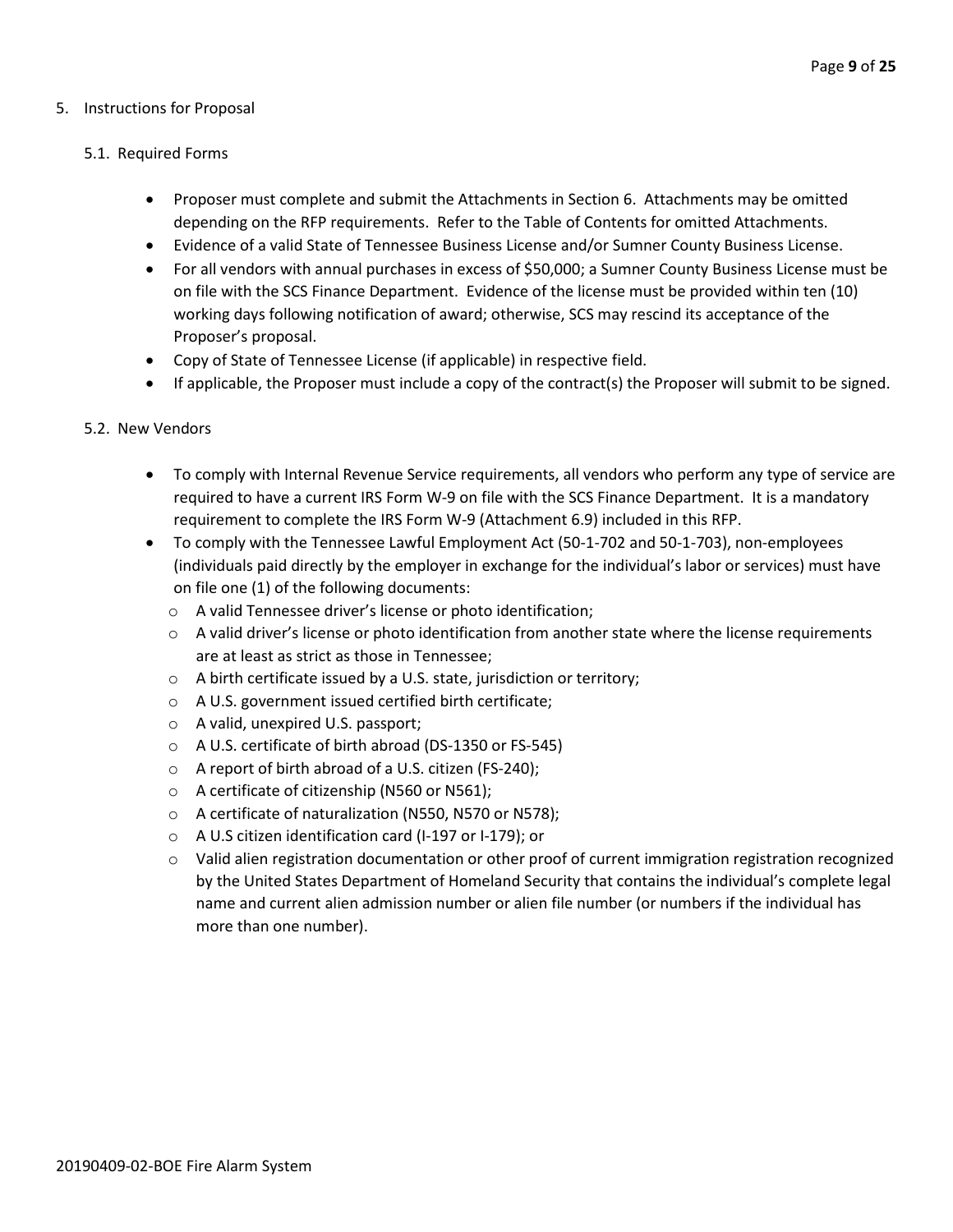5.3. Acknowledgement of Insurance Requirements

By submitting a proposal, Proposer acknowledges that it has read and understands the insurance requirements for the proposal. The Proposer who may have employees, contractors, subcontractors or agents working on SCS properties shall carry current certificates for general and professional liability insurance and for workers' compensation as indicated below. The owner or Principal of each Proposer must also be insured by workers' compensation if they perform any of the services on SCS properties. There will be no exceptions to the insurance requirement. Proposer also understands that the evidence of required insurance must be submitted within fifteen (15) working days following notification of its offer being accepted; otherwise, SCS may rescind its acceptance of the Proposers proposal.

• **General Liability**

| <b>General Aggregate</b> | $\frac{1}{2}$ ,000,000 |
|--------------------------|------------------------|
| Each Occurrence          | \$1,000,000            |

# • **Workers Compensation**

| <b>Workers Compensation</b> | <b>Tennessee Statutory Limits</b> |
|-----------------------------|-----------------------------------|
| <b>Employer's Liability</b> | \$500,000                         |

5.4. Clarification and Interpretation of RFP

The words "must" and "shall" in the RFP indicate mandatory requirements. Taking exception to any mandatory requirement shall be considered grounds for rejection. There are other requirements that SCS considers important but not mandatory. It is important to respond in a concise manner to each section and submit an itemized list of all exceptions.

# 5.5. Proposal Package

The package containing the proposal must be sealed and clearly marked on the outside of the package: **"20190409-02-BOE Fire Alarm System"**

**DO NOT OPEN**

All sealed proposals packages must include all of the following. Any sealed proposals are subject to rejection as non-conforming if any applicable item is not included.

- One (1) Complete Original
- One (1) electronic format (CD/USB Drive)
- Original Signature on Original Proposal. NO copied or digital signatures.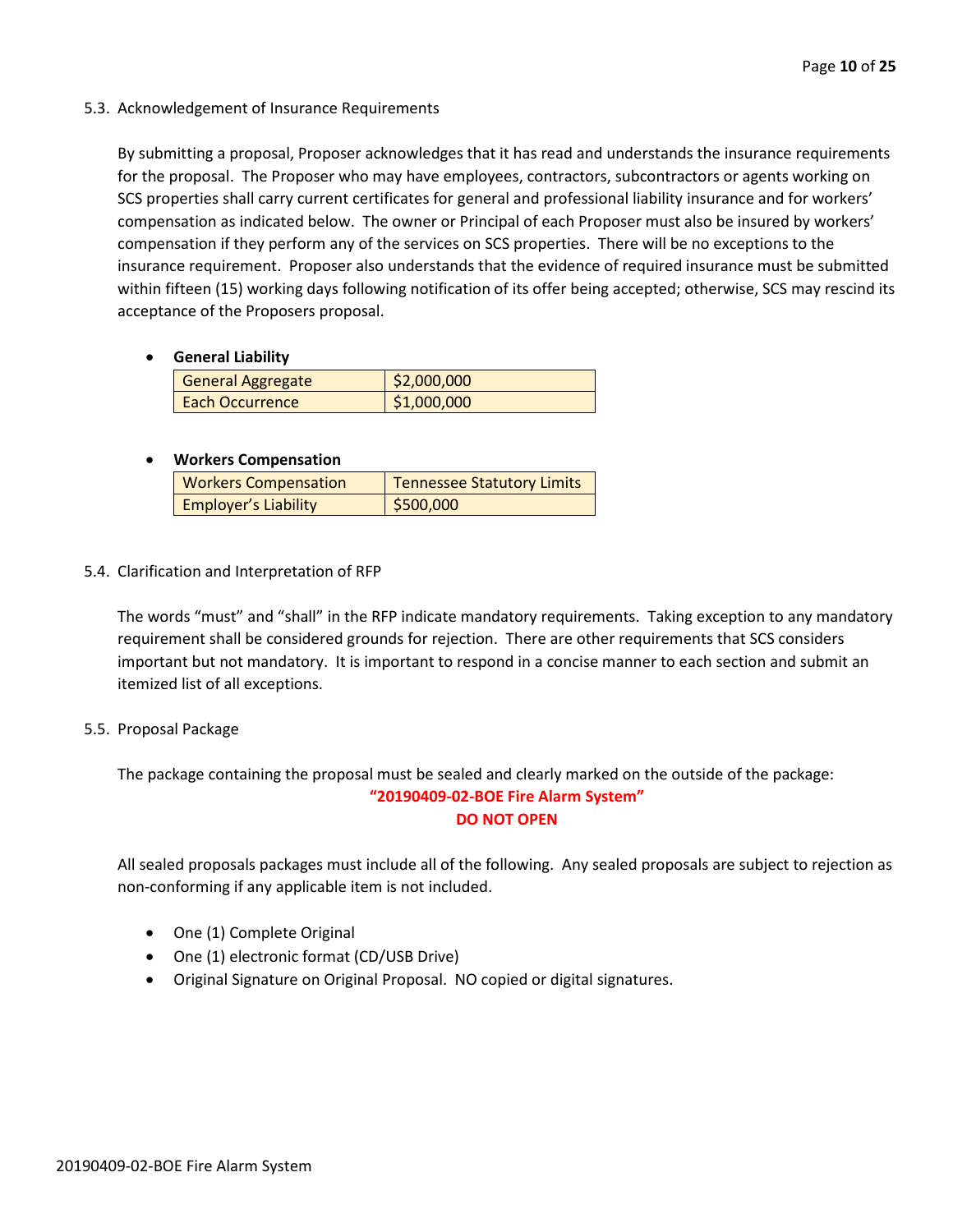The outside of the proposal package must be labeled as follows (if applicable):

- 1. Name of Company and Principal Owner, Business License Number, Expiration Date and License Classification.
- 2. In addition to Item 1, the same is applicable to masonry contractors if the work performed is > \$100,000.
- 3. In addition to Item 1, the same is applicable to HVAC, electrical, plumbing or A/C contractors if the work performed is > \$25,000.
- 4. In addition to Item 1, the same is applicable plus the Department of Environment & Conservation License Number and Classification, applicable to geothermal contractors if the work performed is > \$25,000.
- 5. If the prime contractor performs the masonry portion of the project or any of the above listed contractor skill sets and the work performed is > \$100,000; it must be so designated.
- 6. Only one (1) contractor in each classification listed shall be written on the bid envelope.
- 5.6. Delivery of Proposals

Sealed proposals will be accepted until **April 9, 2019 @ 10:30 a.m. Local Time**. Proposals received after that time will be deemed invalid. Vendors mailing proposal packages must allow sufficient time to ensure receipt of their package by the time specified. SCS shall not accept proposals via electronic transmission such as email, fax, etc. There will be no exceptions. Proposals will be opened and read aloud. The reading of the bids will begin at **10:30 a.m. Local Time**.

Due to the nature of deliveries to the SCS Support Services Facility by carriers such as UPS, FedEx and such like; the proposal package will be accepted if the date and time on the delivery confirmation are indicated to be on or before the Proposal Deadline.

| Delivery Address: | Sumner County Board of Education |
|-------------------|----------------------------------|
|                   | Attn: Purchasing Supervisor      |
|                   | 1500 Airport Road                |
|                   | Gallatin, TN 37066               |

# 5.7. Evaluation of Proposals

The SCS Purchasing Supervisor will first examine the proposals to reject those that are clearly non-responsive to the stated requirements. Proposers who are determined to be non-responsive and/or non-responsible will be notified of this determination.

The evaluation process will include the following factors:

- Proposed Approach and Timeline
- Company Experience and Qualifications
	- o The nature and scope of the Proposers business.
	- o The number of years the Proposer has been licensed to do business.
	- o The number of years the Proposer has been providing the requested services.
	- o How many similarly sized or larger K-12 clients have you contract with?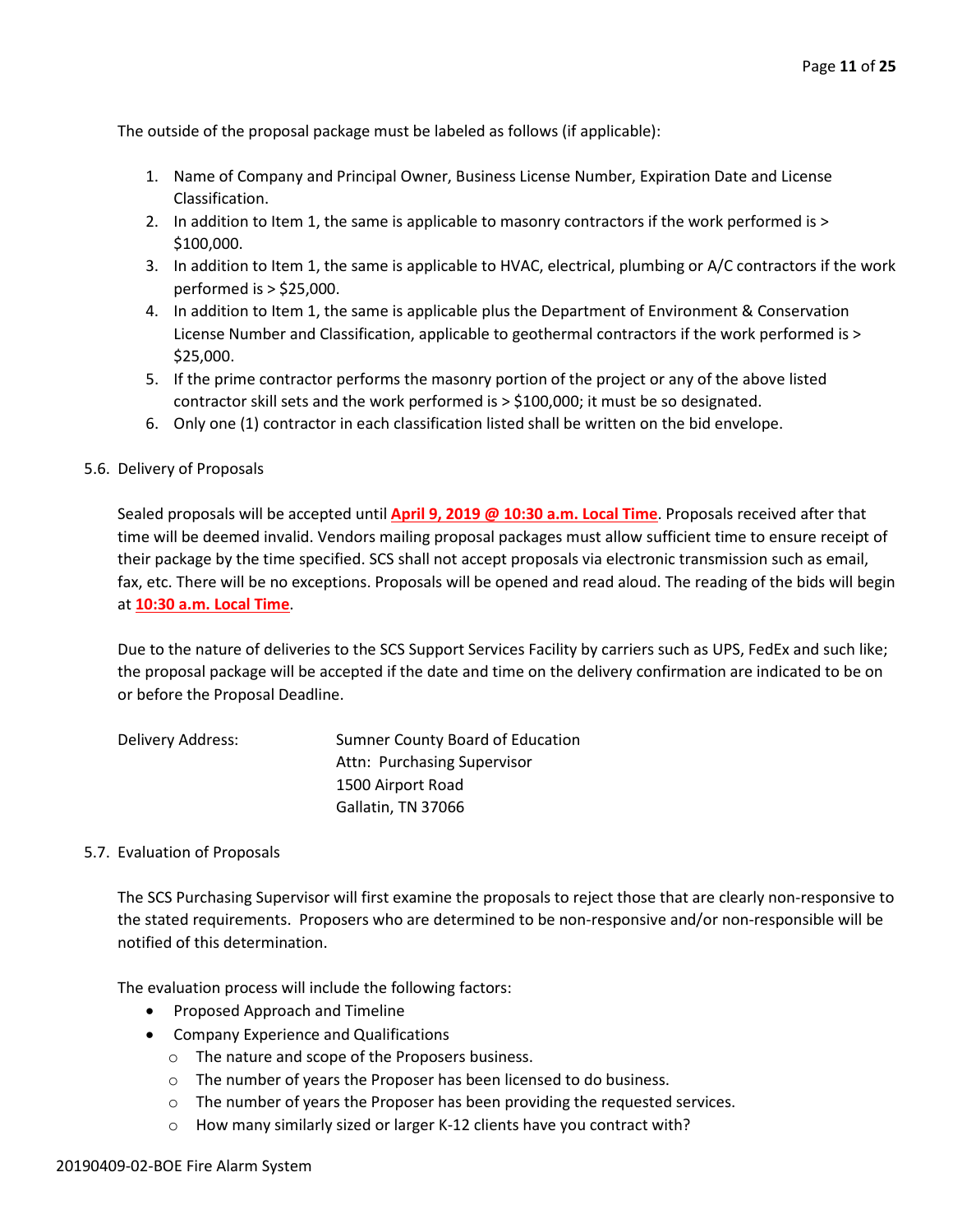- Compensation/Price Data
	- o Address all costs associated with performance of the contracted services.
- Past Performance and References
	- o Provided a minimum of three (3) client references for similar projects in size and scope successfully completed by Proposer within the last three (3) years. Attachment 6.3.
	- $\circ$  SCS may also consider other sources of pertinent past performance information, including the districts own experience with the Proposer.
- 5.8. Request for Clarification of Proposals

Requests for clarification of proposals shall be distributed by the Purchasing Supervisor in writing (or email).

#### 5.9. Protests

In the event that any interested party finds any part of the listed specifications, terms or conditions to be discrepant, incomplete or otherwise questionable in any respect; it shall be the responsibility of the concerned party to notify the SCS Purchasing Office of such matters immediately upon receipt of the RFP. All notifications must be sent to the Purchasing Supervisor via email at [purchasing@sumnerschools.org.](mailto:purchasing@sumnerschools.org)

Any actual or prospective Proposer who is aggrieved in connection with the RFP or award of a contract may protest to the Purchasing Supervisor and/or the Sumner County Board of Education at its regularly scheduled meeting.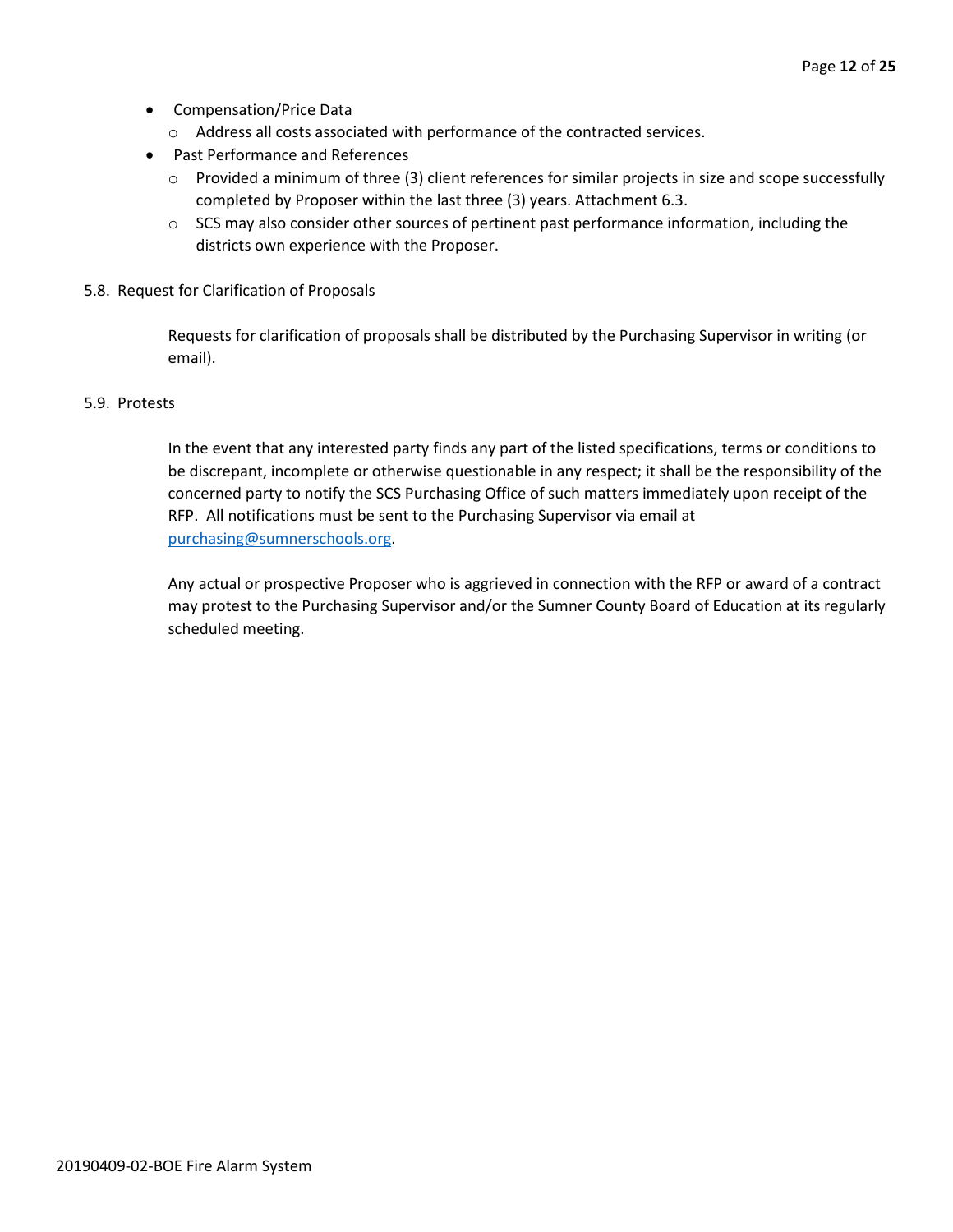## **ATTACHMENT 6.1 - Contact Information**

| <b>Company Legal Name:</b>                 | <u> 1989 - Johann John Stoff, deutscher Stoffen und der Stoffen und der Stoffen und der Stoffen und der Stoffen u</u> |  |  |
|--------------------------------------------|-----------------------------------------------------------------------------------------------------------------------|--|--|
| <b>Company Official Address:</b>           |                                                                                                                       |  |  |
|                                            |                                                                                                                       |  |  |
| Company Web Site (URL):                    |                                                                                                                       |  |  |
|                                            |                                                                                                                       |  |  |
| Contact Person for project administration: |                                                                                                                       |  |  |
|                                            |                                                                                                                       |  |  |
|                                            |                                                                                                                       |  |  |
|                                            |                                                                                                                       |  |  |
|                                            | (office)                                                                                                              |  |  |
|                                            | (mobile)                                                                                                              |  |  |
|                                            |                                                                                                                       |  |  |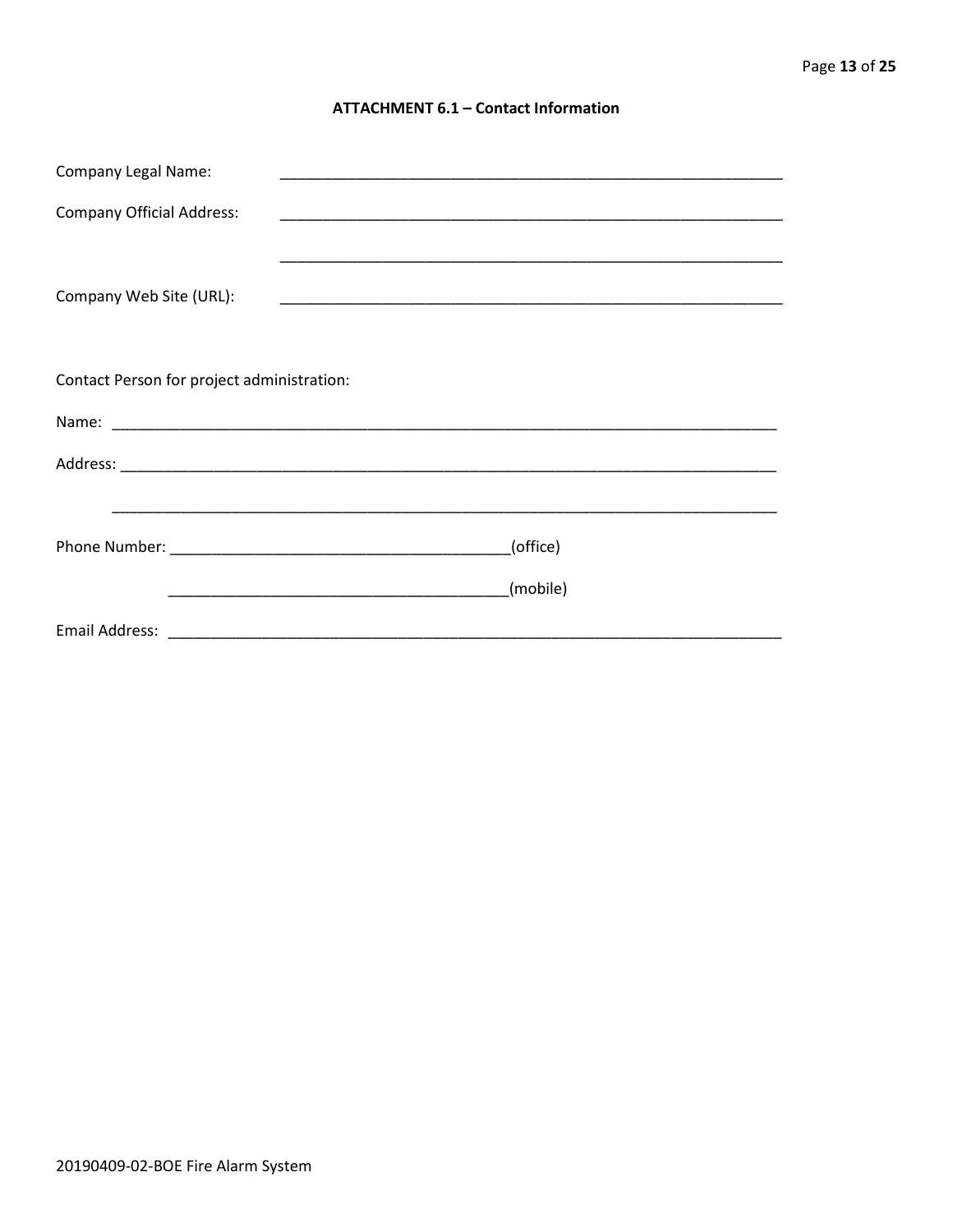|                         | Attn: Purchasing Supervisor<br>1500 Airport Road<br>Gallatin, TN 37066              |                                                                                                                   |
|-------------------------|-------------------------------------------------------------------------------------|-------------------------------------------------------------------------------------------------------------------|
|                         | <b>ATTACHMENT 6.2 - Bid Form/Certification</b><br>20190409-02-BOE Fire Alarm System |                                                                                                                   |
|                         |                                                                                     |                                                                                                                   |
|                         |                                                                                     |                                                                                                                   |
|                         |                                                                                     |                                                                                                                   |
|                         |                                                                                     | 02-BOE Fire Alarm System in accordance with the specifications and instructions set forth in these bid documents. |
| <b>Beech Elementary</b> |                                                                                     |                                                                                                                   |
| <b>Union Elementary</b> | $\frac{1}{2}$                                                                       |                                                                                                                   |
|                         |                                                                                     |                                                                                                                   |
|                         |                                                                                     |                                                                                                                   |
|                         |                                                                                     |                                                                                                                   |
|                         |                                                                                     |                                                                                                                   |
|                         |                                                                                     |                                                                                                                   |
|                         |                                                                                     |                                                                                                                   |
| (street)                |                                                                                     | (city, state, zip)                                                                                                |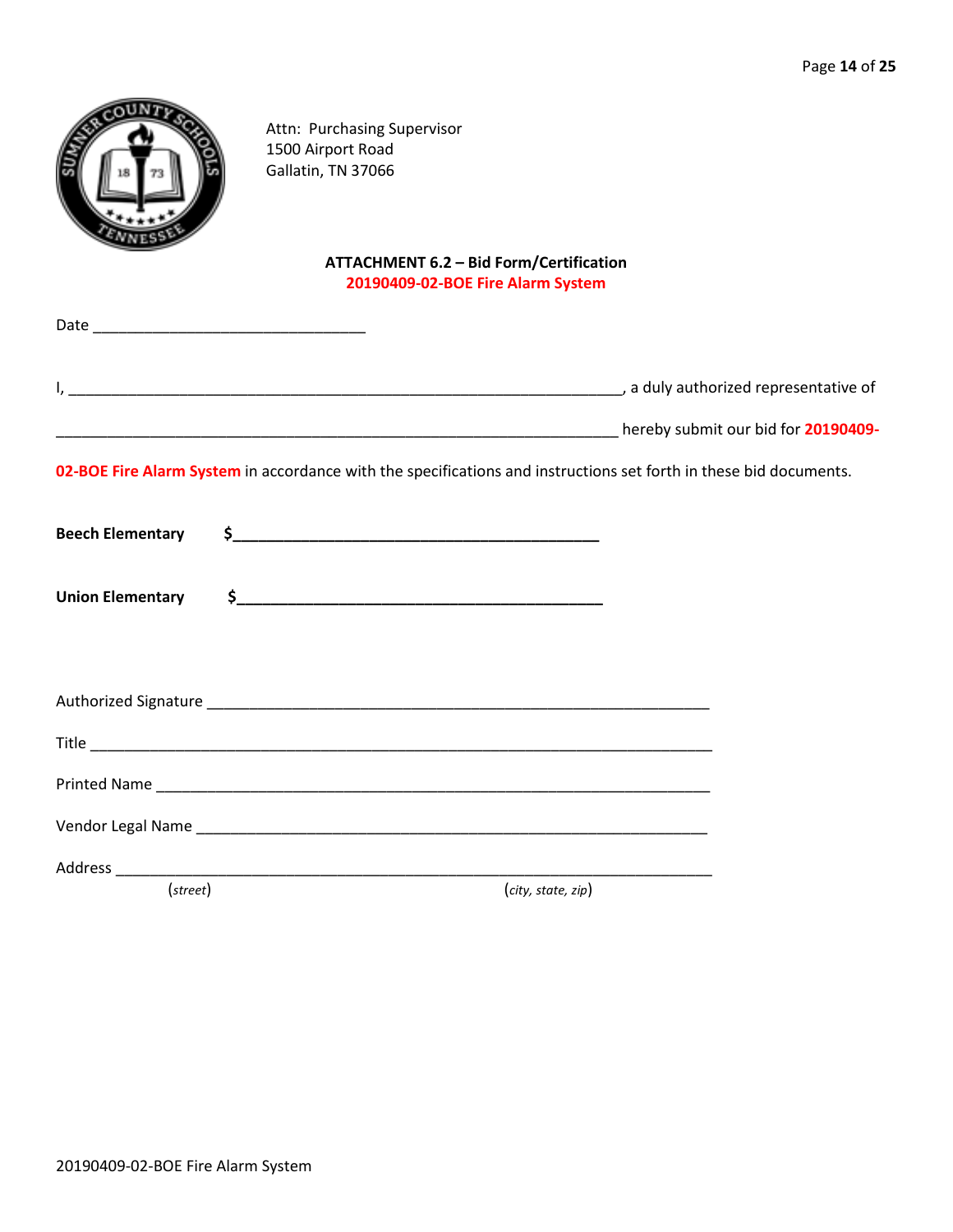| <b>ATTACHMENT 6.3 - References</b> |  |  |
|------------------------------------|--|--|
|------------------------------------|--|--|

\*Proposers may copy this page and submit additional references.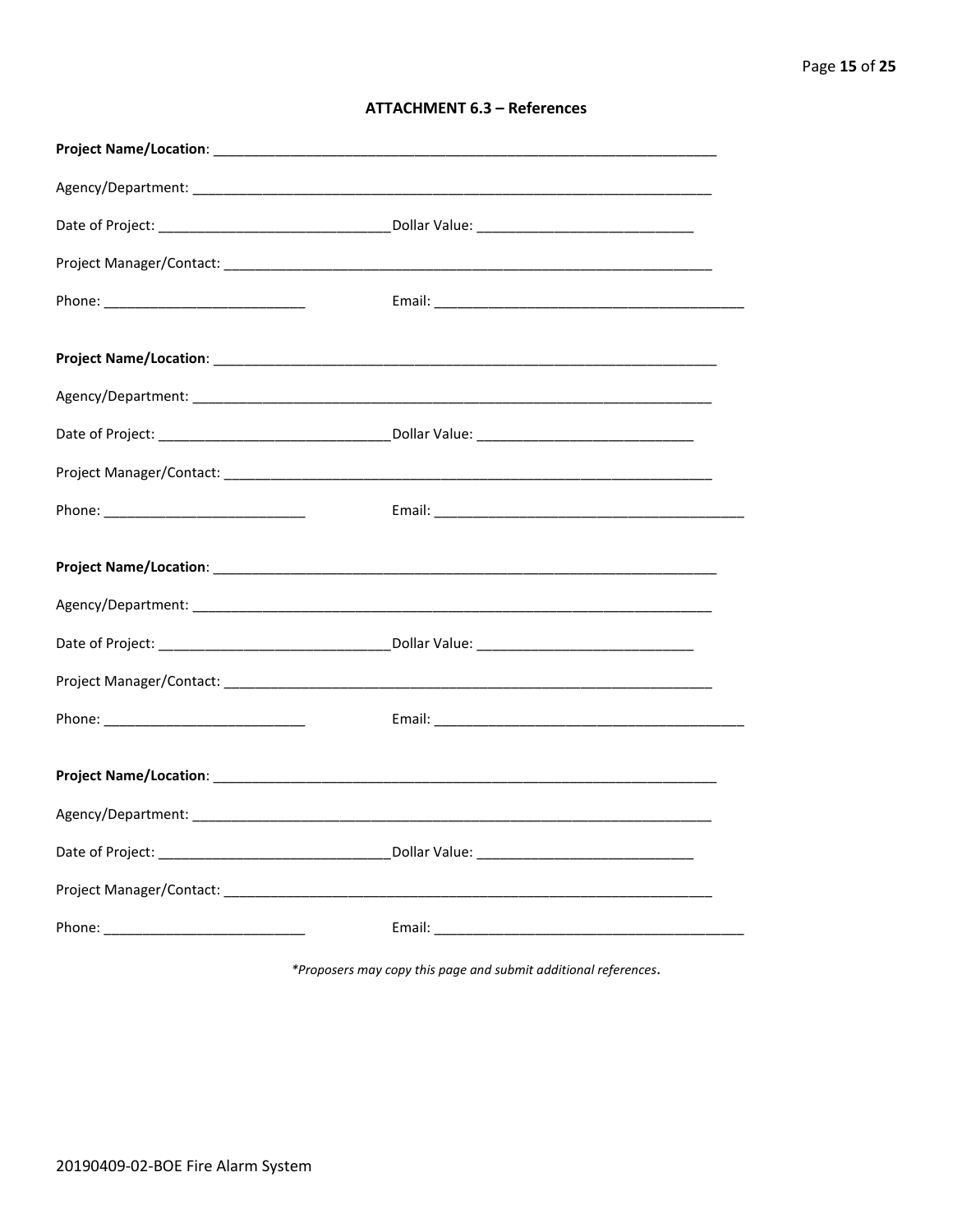#### **ATTACHMENT 6.4 – Certification Regarding Debarment or Suspension**

The prospective participant certifies, to the best of its knowledge and belief, that it and its principals:

- Are not presently debarred, suspended, proposed for debarment, declared ineligible or voluntarily excluded from participation in transactions under federal non-procurement programs by any federal department or agency;
- Have not, within the three-year period preceding the proposal, had one or more public transactions (federal, state or local) terminated for cause or default; and
- Are not presently indicated or otherwise criminally or civilly charged by a government entity (federal, state or local) and have not, within the three-year period preceding the bid, been convicted or had a civil judgement rendered against it:
	- $\circ$  For the commission of fraud or a criminal offense in connection with obtaining, attempting to obtain or performing a public transaction (federal, state or local) or a procurement contract under such a public transaction;
	- $\circ$  For the violation of federal or state antitrust statutes, including those proscribing price fixing between competitors, the allocation of customers between competitors, or bid rigging; or
	- o For the commission of embezzlement, theft, forgery, bribery, falsification or destruction of records, making false statements, or receiving stolen property.

\_\_\_\_\_\_\_\_\_\_\_\_\_\_\_\_\_\_\_\_\_\_\_\_\_\_\_\_\_\_\_\_\_\_\_\_\_\_\_\_\_\_\_\_\_\_\_\_\_\_\_\_

I understand that a false statement on this certification may be grounds for the rejection of this proposal or the termination of the award. In addition, under 18 U.S.C. 1001, a false statement may result in a fine of up to \$10,000 or imprisonment for up to five years, or both.

Name of Participating Agency: \_\_\_\_\_\_\_\_\_\_\_\_\_\_\_\_\_\_\_\_\_\_\_\_\_\_\_\_\_\_\_\_\_\_\_\_\_\_\_\_\_\_\_\_\_\_\_\_\_\_\_\_\_\_\_\_\_\_\_\_

Name and Title of Authorized Representative: \_\_\_\_\_\_\_\_\_\_\_\_\_\_\_\_\_\_\_\_\_\_\_\_\_\_\_\_\_\_\_\_\_\_\_\_\_\_\_\_\_\_\_\_\_\_\_

Signature of Authorized Representative: \_\_\_\_\_\_\_\_\_\_\_\_\_\_\_\_\_\_\_\_\_\_\_\_\_\_\_\_\_\_\_\_\_\_\_\_\_\_\_\_\_\_\_\_\_\_\_\_\_\_\_\_

Date: \_\_\_\_\_\_\_\_\_\_\_\_\_\_\_\_\_\_\_\_\_\_\_\_\_\_\_\_

\_\_\_\_ I am unable to certify to the above statement. Attached is my explanation.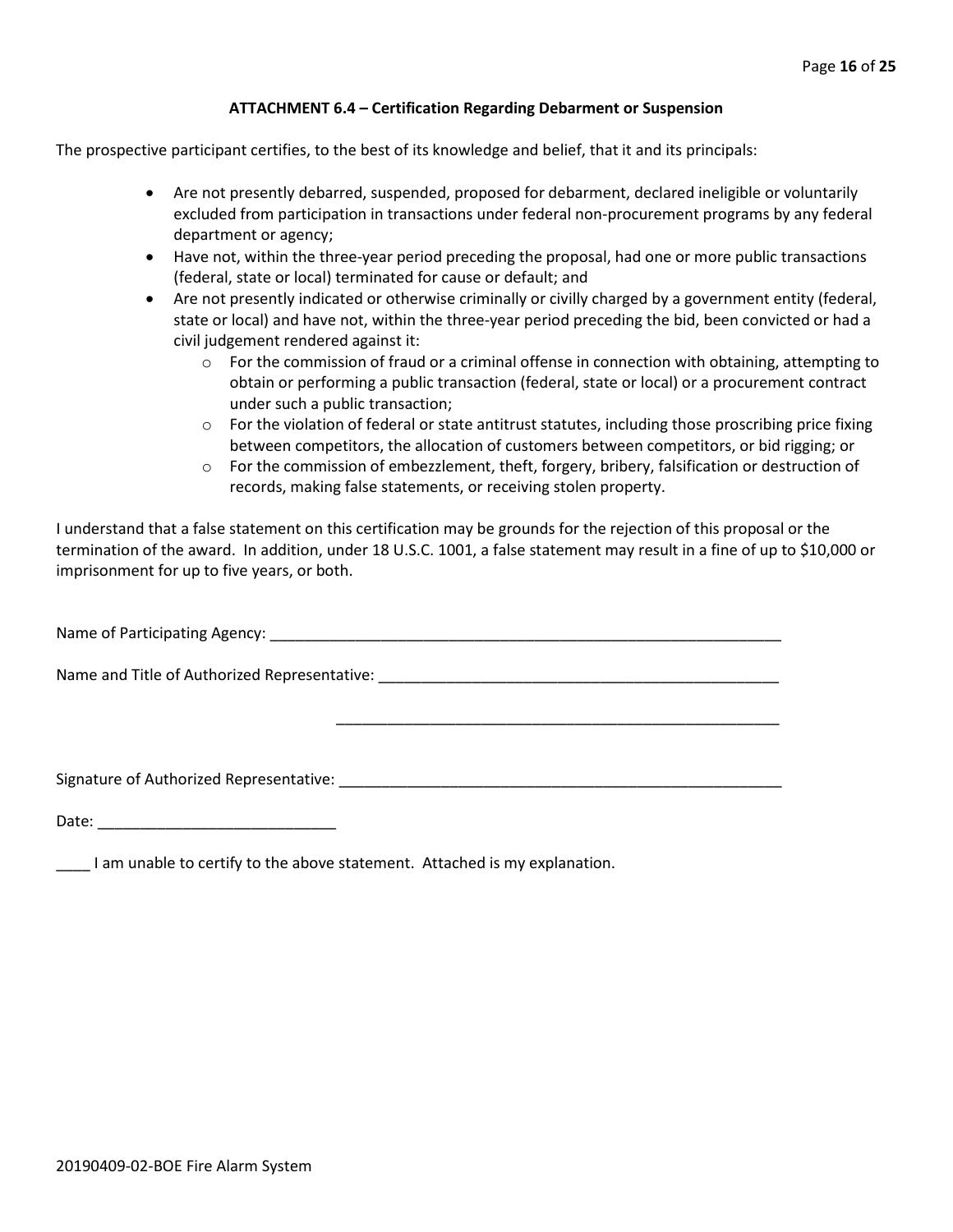#### **ATTACHMENT 6.5 – Condition of Submitting Proposal**

The undersigned Proposer has carefully examined all instructions, requirements, specifications, terms and conditions of the RFP and certifies:

- It is a reputable company regularly engaged in providing goods and/or services necessary to meet the requirements, specifications, terms and conditions of the RFP.
- All statements, information and representations prepared and submitted in response to the RFP are current, complete, true and accurate. Proposer acknowledges that the Sumner County Board of Education (SCS) will rely on such statements, information and representations in selecting the successful proposer(s).
- That the prices quoted shall be SCSs pricing for the products and/or service.
- It shall be bound by all statements, representations, warranties and guarantees made in its proposal.
- Proposer acknowledges that the contract may be canceled if any conflict of interest or appearance of a conflict of interest is discovered by SCS, in its sole discretion.
- All purchase orders must be duly authorized and executed by SCS and subject to the terms and conditions of the RFP.

By checking this box, Proposer agrees that SCS reserves the right to extend the terms, conditions, and prices of this contract to other Institutions (such as State, Local and/or Public Agencies) who express an interest in participating in any contract that results from this RFP. Each of the piggyback Institutions will issue their own purchasing documents for the goods/services. Proposer agrees that SCS shall bear no responsibility or liability for any agreements between Proposer and the other Institution(s) who desire to exercise this option.

| ADDRESS: | <u> 1989 - Johann John Stone, markin film yn y system yn y system yn y system yn y system yn y system yn y system</u> |
|----------|-----------------------------------------------------------------------------------------------------------------------|
|          |                                                                                                                       |
| PHONE:   | (office)                                                                                                              |
|          | (mobile)                                                                                                              |
| EMAIL:   |                                                                                                                       |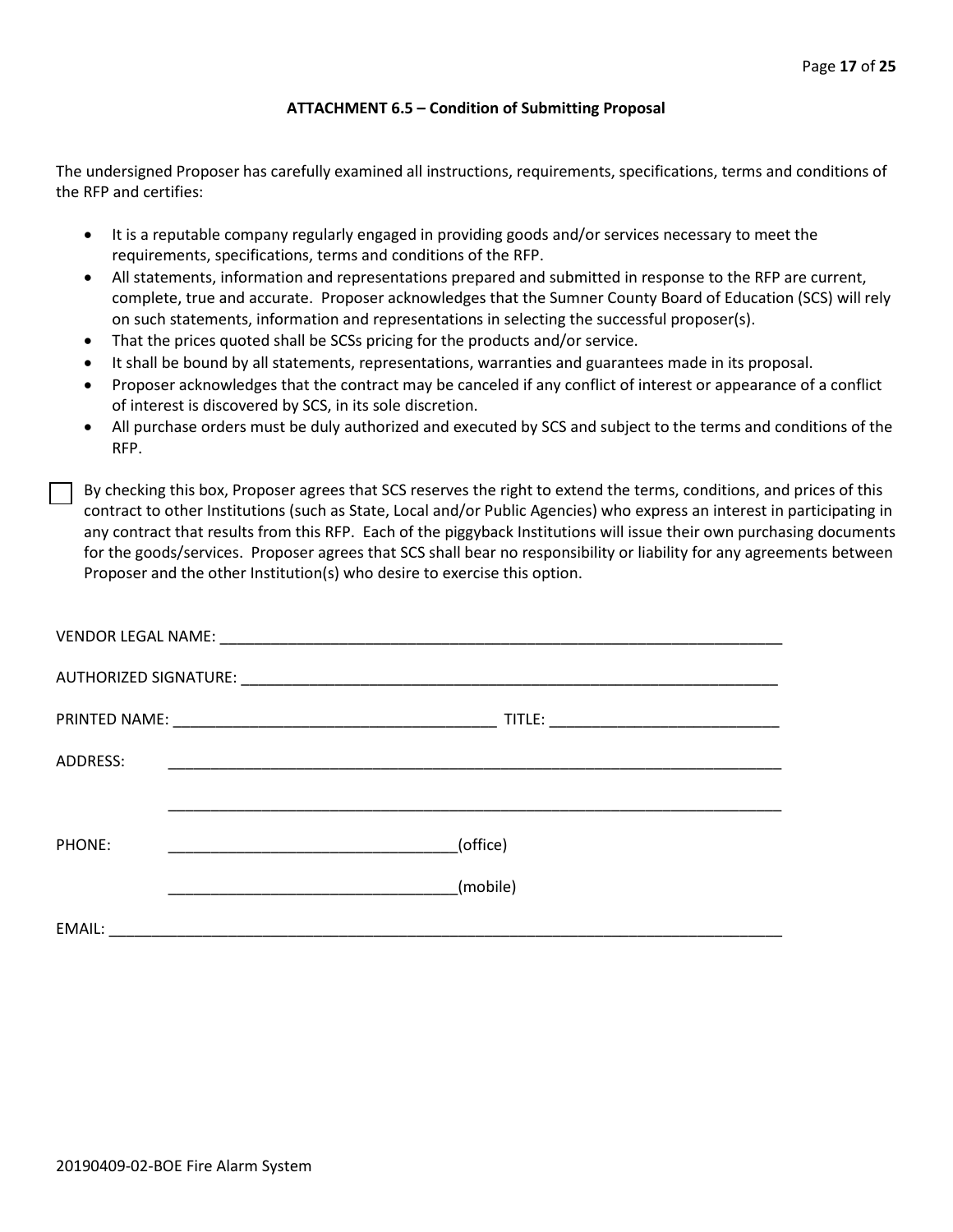#### **ATTACHMENT 6.6 – Statement of Non-Collusion**

The undersigned affirms that they are duly authorized to execute this contract, that this company, corporation, firm, partnership or individual has not prepared this proposal in collusion with any other respondent, and that the contents of this proposal as to prices, terms or conditions of said proposal have not been communicated by the undersigned nor by any employee or agent to any other person engaged in this type of business prior to the official opening of this proposal.

| Address: |          |  |  |  |
|----------|----------|--|--|--|
|          | (office) |  |  |  |
|          | (mobile) |  |  |  |
|          |          |  |  |  |
|          |          |  |  |  |
|          |          |  |  |  |
|          |          |  |  |  |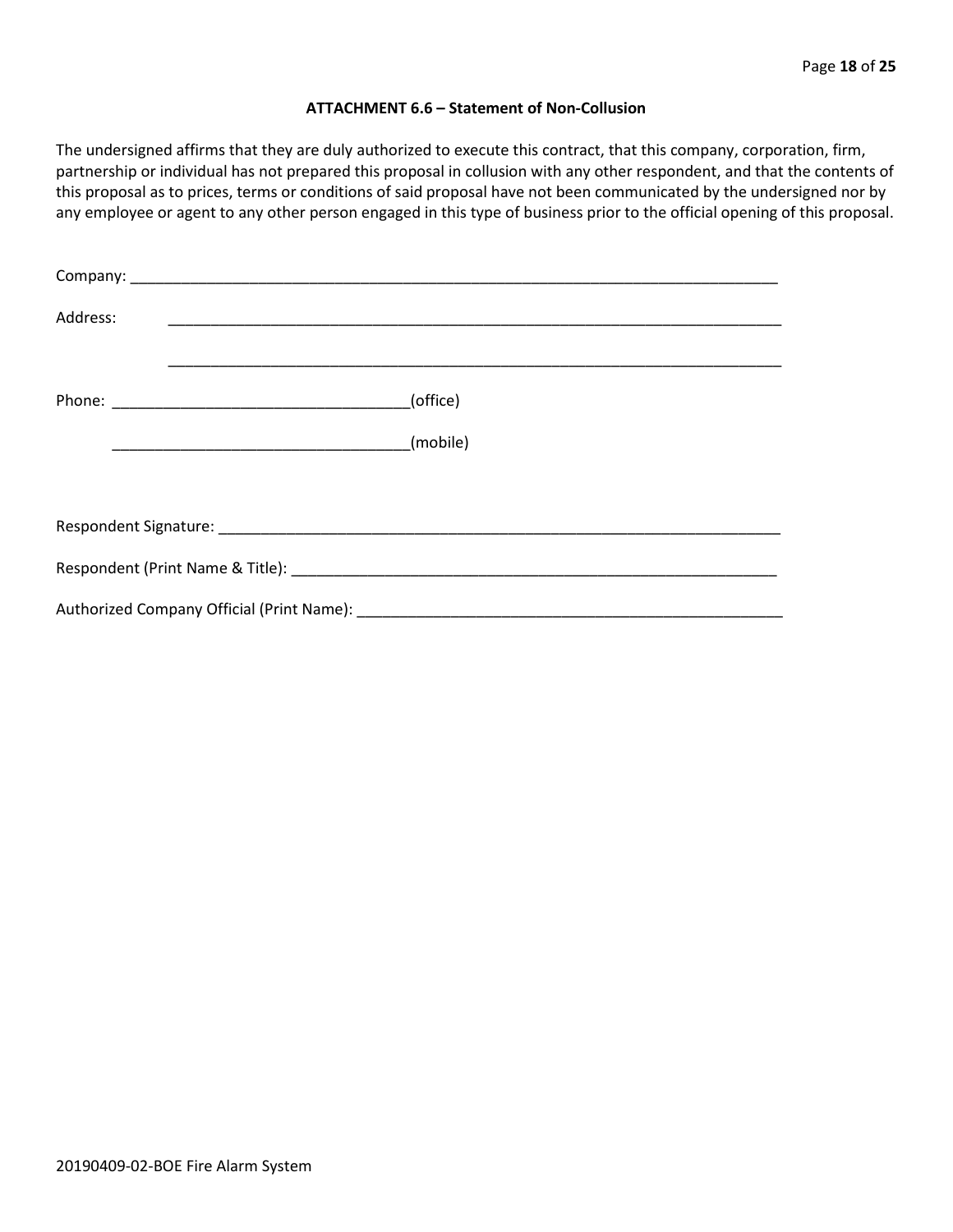#### **ATTACHMENT 6.7 – Attestation Re Personnel**

# **ATTESTATION RE PERSONNEL USED IN CONTRACT PERFORMANCE**

| CONTRACTOR LEGAL ENTITY NAME:                                          |  |
|------------------------------------------------------------------------|--|
| FEDERAL EMPLOYER IDENTIFICATION NUMBER:<br>(or Social Security Number) |  |

**The Contractor, identified above, does hereby attest, certify, warrant and assure that the Contractor shall not knowingly utilize the services of an illegal immigrant in the performance of this Contract and shall not knowingly utilize the services of any subcontractor who will utilize the services of an illegal immigrant in the performance of this Contract, T.C.A. § 12-3-309.**

SIGNATURE & DATE:

*NOTICE: This attestation MUST be signed by an individual empowered to contractually bind the Contractor.*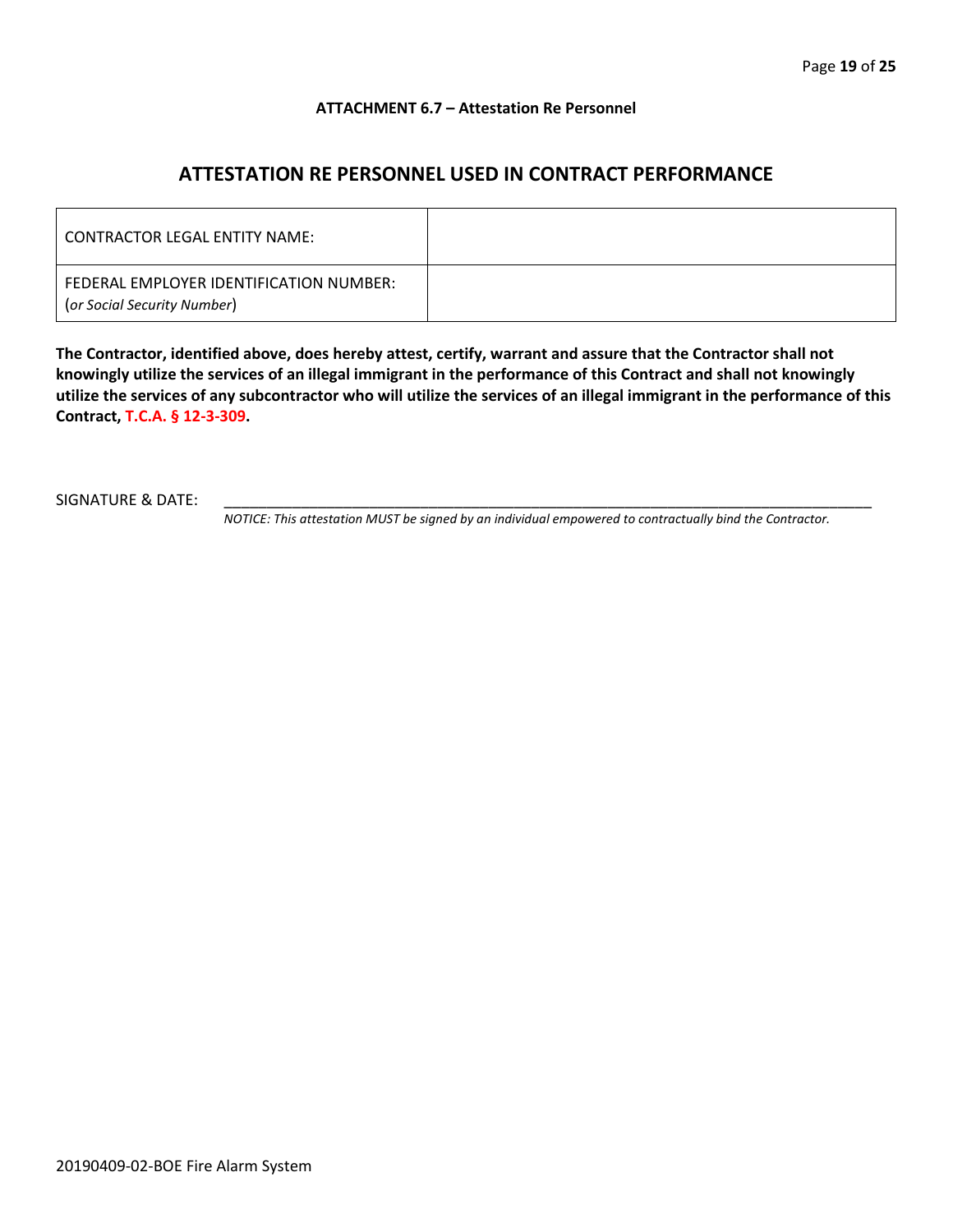#### **ATTACHMENT 6.8 – Drug Free Workplace Affidavit**

The Sumner County Board of Education is committed to maintaining a safe and productive work environment for its employees and to providing high quality service to its citizens. The goal of this policy is for Sumner County Board of Education employees and contractors to remain, or become and remain, drug-free. Abuse and dependency on alcohol and/or drugs can seriously affect the health of employees, contractors and citizens, jeopardize personal safety, impact the safety of others and impair job performance.

**STATE OF** \_\_\_\_\_\_\_\_\_\_\_\_\_\_\_\_\_\_\_\_\_\_\_\_\_\_\_\_\_\_\_\_\_

**COUNTY OF** \_\_\_\_\_\_\_\_\_\_\_\_\_\_\_\_\_\_\_\_\_\_\_\_\_\_\_\_\_\_\_\_\_

The undersigned, principal officer of

an employer of five (5) or more employees contracting with Sumner County Board of Education to provide goods or services, hereby states under oath as follows:

- 1. The undersigned is a principal officer of (hereinafter referred to as the "Company") and is duly authorized to execute this Affidavit on behalf of the Company.
- 2. The Company submits this Affidavit pursuant to T.C.A. § 50-9-113, which requires each employer with no less than five (5) employees receiving pay who contracts with the state and any local government to provide contracted services to submit an affidavit stating that such employer has a drug-free workplace program that complies with Title 50, Chapter 9 of the *Tennessee Code Annotated*.
- 3. The Company is in compliance with T.C.A. § 50-9-113 and all applicable Federal Laws, Rules and Regulations requiring a drug-free workplace program.

Further affiant saith not.

| <b>STATE OF</b>                                                                                                                                                                                  |  |           |
|--------------------------------------------------------------------------------------------------------------------------------------------------------------------------------------------------|--|-----------|
| <b>COUNTY OF</b>                                                                                                                                                                                 |  |           |
| I am personally acquainted (or proved to me on the basis of satisfactory evidence) and who acknowledged that such<br>person executed the foregoing affidavit for the purposes therein contained. |  | with whom |
|                                                                                                                                                                                                  |  |           |
|                                                                                                                                                                                                  |  |           |

Notary Public

My commission expires: \_\_\_\_\_\_\_\_\_\_\_\_\_\_\_\_\_\_\_\_\_\_\_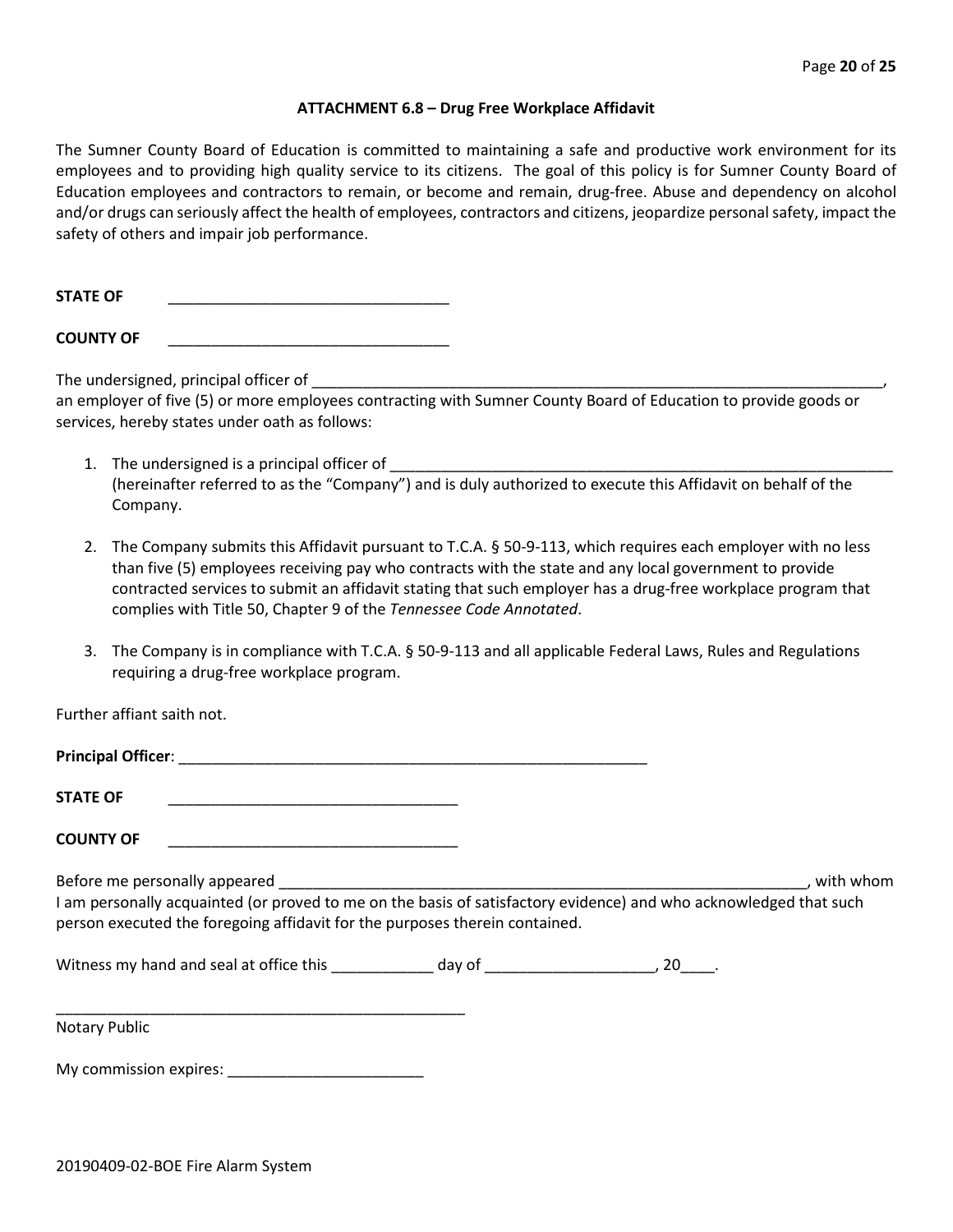#### **ATTACHMENT 6.9 – W9**

| N                                                                                                                                                                                                                                                                                                                                                                                                                                                                                                                                                                                                                                                        | <b>Request for Taxpayer</b><br>(Rev. December 2014)<br><b>Identification Number and Certification</b><br>Department of the Treasury<br>Internal Revenue Service<br>1 Name (as shown on your income tax return). Name is required on this line; do not leave this line blank.<br>2 Business name/disregarded entity name, if different from above                                                                                                                                                                                                                                                                                                                                                                                     |                                                                                                                                                                                                               |                                                                                                                                                      |        |  |  |                                                                                                                                                                                                                              |  | Give Form to the<br>requester. Do not<br>send to the IRS. |  |  |  |  |
|----------------------------------------------------------------------------------------------------------------------------------------------------------------------------------------------------------------------------------------------------------------------------------------------------------------------------------------------------------------------------------------------------------------------------------------------------------------------------------------------------------------------------------------------------------------------------------------------------------------------------------------------------------|--------------------------------------------------------------------------------------------------------------------------------------------------------------------------------------------------------------------------------------------------------------------------------------------------------------------------------------------------------------------------------------------------------------------------------------------------------------------------------------------------------------------------------------------------------------------------------------------------------------------------------------------------------------------------------------------------------------------------------------|---------------------------------------------------------------------------------------------------------------------------------------------------------------------------------------------------------------|------------------------------------------------------------------------------------------------------------------------------------------------------|--------|--|--|------------------------------------------------------------------------------------------------------------------------------------------------------------------------------------------------------------------------------|--|-----------------------------------------------------------|--|--|--|--|
| Print or type<br>See                                                                                                                                                                                                                                                                                                                                                                                                                                                                                                                                                                                                                                     | Specific Instructions on page<br>3 Check appropriate box for federal tax classification; check only one of the following seven boxes:<br>C Corporation<br>S Corporation Partnership<br>Trust/estate<br>Individual/sole proprietor or<br>single-member LLC<br>Limited liability company. Enter the tax classification (C=C corporation, S=S corporation, P=partnership) ▶<br>Note. For a single-member LLC that is disregarded, do not check LLC; check the appropriate box in the line above for<br>the tax classification of the single-member owner.<br>code (if any)<br>Other (see instructions) ▶<br>5 Address (number, street, and apt. or suite no.)<br>Requester's name and address (optional)<br>6 City, state, and ZIP code |                                                                                                                                                                                                               |                                                                                                                                                      |        |  |  | 4 Exemptions (codes apply only to<br>certain entities, not individuals; see<br>instructions on page 3):<br>Exempt payee code (if any)<br>Exemption from FATCA reporting<br>(Applies to accounts maintained outside the U.S.) |  |                                                           |  |  |  |  |
| 7 List account number(s) here (optional)                                                                                                                                                                                                                                                                                                                                                                                                                                                                                                                                                                                                                 |                                                                                                                                                                                                                                                                                                                                                                                                                                                                                                                                                                                                                                                                                                                                      |                                                                                                                                                                                                               |                                                                                                                                                      |        |  |  |                                                                                                                                                                                                                              |  |                                                           |  |  |  |  |
| Part I                                                                                                                                                                                                                                                                                                                                                                                                                                                                                                                                                                                                                                                   |                                                                                                                                                                                                                                                                                                                                                                                                                                                                                                                                                                                                                                                                                                                                      | <b>Taxpayer Identification Number (TIN)</b>                                                                                                                                                                   |                                                                                                                                                      |        |  |  |                                                                                                                                                                                                                              |  |                                                           |  |  |  |  |
|                                                                                                                                                                                                                                                                                                                                                                                                                                                                                                                                                                                                                                                          |                                                                                                                                                                                                                                                                                                                                                                                                                                                                                                                                                                                                                                                                                                                                      | Enter your TIN in the appropriate box. The TIN provided must match the name given on line 1 to avoid                                                                                                          |                                                                                                                                                      |        |  |  | Social security number                                                                                                                                                                                                       |  |                                                           |  |  |  |  |
| backup withholding. For individuals, this is generally your social security number (SSN). However, for a<br>resident alien, sole proprietor, or disregarded entity, see the Part I instructions on page 3. For other<br>entities, it is your employer identification number (EIN). If you do not have a number, see How to get a<br>TIN on page 3.<br>or                                                                                                                                                                                                                                                                                                 |                                                                                                                                                                                                                                                                                                                                                                                                                                                                                                                                                                                                                                                                                                                                      |                                                                                                                                                                                                               |                                                                                                                                                      |        |  |  |                                                                                                                                                                                                                              |  |                                                           |  |  |  |  |
| Employer identification number<br>Note. If the account is in more than one name, see the instructions for line 1 and the chart on page 4 for<br>guidelines on whose number to enter.<br>-                                                                                                                                                                                                                                                                                                                                                                                                                                                                |                                                                                                                                                                                                                                                                                                                                                                                                                                                                                                                                                                                                                                                                                                                                      |                                                                                                                                                                                                               |                                                                                                                                                      |        |  |  |                                                                                                                                                                                                                              |  |                                                           |  |  |  |  |
| Part II                                                                                                                                                                                                                                                                                                                                                                                                                                                                                                                                                                                                                                                  | <b>Certification</b>                                                                                                                                                                                                                                                                                                                                                                                                                                                                                                                                                                                                                                                                                                                 |                                                                                                                                                                                                               |                                                                                                                                                      |        |  |  |                                                                                                                                                                                                                              |  |                                                           |  |  |  |  |
|                                                                                                                                                                                                                                                                                                                                                                                                                                                                                                                                                                                                                                                          | Under penalties of perjury, I certify that:                                                                                                                                                                                                                                                                                                                                                                                                                                                                                                                                                                                                                                                                                          |                                                                                                                                                                                                               |                                                                                                                                                      |        |  |  |                                                                                                                                                                                                                              |  |                                                           |  |  |  |  |
| 1. The number shown on this form is my correct taxpayer identification number (or I am waiting for a number to be issued to me); and<br>2. I am not subject to backup withholding because: (a) I am exempt from backup withholding, or (b) I have not been notified by the Internal Revenue<br>Service (IRS) that I am subject to backup withholding as a result of a failure to report all interest or dividends, or (c) the IRS has notified me that I am<br>no longer subject to backup withholding; and                                                                                                                                              |                                                                                                                                                                                                                                                                                                                                                                                                                                                                                                                                                                                                                                                                                                                                      |                                                                                                                                                                                                               |                                                                                                                                                      |        |  |  |                                                                                                                                                                                                                              |  |                                                           |  |  |  |  |
|                                                                                                                                                                                                                                                                                                                                                                                                                                                                                                                                                                                                                                                          |                                                                                                                                                                                                                                                                                                                                                                                                                                                                                                                                                                                                                                                                                                                                      | 3. I am a U.S. citizen or other U.S. person (defined below); and                                                                                                                                              |                                                                                                                                                      |        |  |  |                                                                                                                                                                                                                              |  |                                                           |  |  |  |  |
|                                                                                                                                                                                                                                                                                                                                                                                                                                                                                                                                                                                                                                                          |                                                                                                                                                                                                                                                                                                                                                                                                                                                                                                                                                                                                                                                                                                                                      | 4. The FATCA code(s) entered on this form (if any) indicating that I am exempt from FATCA reporting is correct.                                                                                               |                                                                                                                                                      |        |  |  |                                                                                                                                                                                                                              |  |                                                           |  |  |  |  |
| Certification instructions. You must cross out item 2 above if you have been notified by the IRS that you are currently subject to backup withholding<br>because you have failed to report all interest and dividends on your tax return. For real estate transactions, item 2 does not apply. For mortgage<br>interest paid, acquisition or abandonment of secured property, cancellation of debt, contributions to an individual retirement arrangement (IRA), and<br>generally, payments other than interest and dividends, you are not required to sign the certification, but you must provide your correct TIN. See the<br>instructions on page 3. |                                                                                                                                                                                                                                                                                                                                                                                                                                                                                                                                                                                                                                                                                                                                      |                                                                                                                                                                                                               |                                                                                                                                                      |        |  |  |                                                                                                                                                                                                                              |  |                                                           |  |  |  |  |
| Sign<br>Here                                                                                                                                                                                                                                                                                                                                                                                                                                                                                                                                                                                                                                             | Signature of<br>U.S. person ▶                                                                                                                                                                                                                                                                                                                                                                                                                                                                                                                                                                                                                                                                                                        |                                                                                                                                                                                                               |                                                                                                                                                      | Date P |  |  |                                                                                                                                                                                                                              |  |                                                           |  |  |  |  |
|                                                                                                                                                                                                                                                                                                                                                                                                                                                                                                                                                                                                                                                          | <b>General Instructions</b>                                                                                                                                                                                                                                                                                                                                                                                                                                                                                                                                                                                                                                                                                                          |                                                                                                                                                                                                               | · Form 1098 (home mortgage interest), 1098-E (student Ioan interest), 1098-T                                                                         |        |  |  |                                                                                                                                                                                                                              |  |                                                           |  |  |  |  |
|                                                                                                                                                                                                                                                                                                                                                                                                                                                                                                                                                                                                                                                          |                                                                                                                                                                                                                                                                                                                                                                                                                                                                                                                                                                                                                                                                                                                                      | Section references are to the Internal Revenue Code unless otherwise noted.                                                                                                                                   | (tuition)                                                                                                                                            |        |  |  |                                                                                                                                                                                                                              |  |                                                           |  |  |  |  |
|                                                                                                                                                                                                                                                                                                                                                                                                                                                                                                                                                                                                                                                          |                                                                                                                                                                                                                                                                                                                                                                                                                                                                                                                                                                                                                                                                                                                                      | Future developments. Information about developments affecting Form W-9 (such                                                                                                                                  | • Form 1099-C (canceled debt)                                                                                                                        |        |  |  |                                                                                                                                                                                                                              |  |                                                           |  |  |  |  |
| as legislation enacted after we release it) is at www.irs.gov/fw9.<br><b>Purpose of Form</b>                                                                                                                                                                                                                                                                                                                                                                                                                                                                                                                                                             |                                                                                                                                                                                                                                                                                                                                                                                                                                                                                                                                                                                                                                                                                                                                      | . Form 1099-A (acquisition or abandonment of secured property)<br>Use Form W-9 only if you are a U.S. person (including a resident alien), to<br>provide your correct TIN.                                    |                                                                                                                                                      |        |  |  |                                                                                                                                                                                                                              |  |                                                           |  |  |  |  |
| An individual or entity (Form W-9 requester) who is required to file an information<br>return with the IRS must obtain your correct taxpayer identification number (TIN)                                                                                                                                                                                                                                                                                                                                                                                                                                                                                 |                                                                                                                                                                                                                                                                                                                                                                                                                                                                                                                                                                                                                                                                                                                                      |                                                                                                                                                                                                               | If you do not return Form W-9 to the requester with a TIN, you might be subject<br>to backup withholding. See What is backup withholding? on page 2. |        |  |  |                                                                                                                                                                                                                              |  |                                                           |  |  |  |  |
| which may be your social security number (SSN), individual taxpayer identification<br>number (ITIN), adoption taxpayer identification number (ATIN), or employer<br>identification number (EIN), to report on an information return the amount paid to<br>you, or other amount reportable on an information return. Examples of information<br>returns include, but are not limited to, the following:                                                                                                                                                                                                                                                   |                                                                                                                                                                                                                                                                                                                                                                                                                                                                                                                                                                                                                                                                                                                                      | By signing the filled-out form, you:<br>1. Certify that the TIN you are giving is correct (or you are waiting for a number<br>to be issued).<br>2. Certify that you are not subject to backup withholding, or |                                                                                                                                                      |        |  |  |                                                                                                                                                                                                                              |  |                                                           |  |  |  |  |
| 3. Claim exemption from backup withholding if you are a U.S. exempt payee. If<br>· Form 1099-INT (interest earned or paid)                                                                                                                                                                                                                                                                                                                                                                                                                                                                                                                               |                                                                                                                                                                                                                                                                                                                                                                                                                                                                                                                                                                                                                                                                                                                                      |                                                                                                                                                                                                               |                                                                                                                                                      |        |  |  |                                                                                                                                                                                                                              |  |                                                           |  |  |  |  |
| applicable, you are also certifying that as a U.S. person, your allocable share of<br>. Form 1099-DIV (dividends, including those from stocks or mutual funds)<br>any partnership income from a U.S. trade or business is not subject to the                                                                                                                                                                                                                                                                                                                                                                                                             |                                                                                                                                                                                                                                                                                                                                                                                                                                                                                                                                                                                                                                                                                                                                      |                                                                                                                                                                                                               |                                                                                                                                                      |        |  |  |                                                                                                                                                                                                                              |  |                                                           |  |  |  |  |
| . Form 1099-MISC (various types of income, prizes, awards, or gross proceeds)<br>withholding tax on foreign partners' share of effectively connected income, and                                                                                                                                                                                                                                                                                                                                                                                                                                                                                         |                                                                                                                                                                                                                                                                                                                                                                                                                                                                                                                                                                                                                                                                                                                                      |                                                                                                                                                                                                               |                                                                                                                                                      |        |  |  |                                                                                                                                                                                                                              |  |                                                           |  |  |  |  |
|                                                                                                                                                                                                                                                                                                                                                                                                                                                                                                                                                                                                                                                          | . Form 1099-B (stock or mutual fund sales and certain other transactions by<br>4. Certify that FATCA code(s) entered on this form (if any) indicating that you are<br>brokers)<br>exempt from the FATCA reporting, is correct. See What is FATCA reporting? on<br>page 2 for further information.                                                                                                                                                                                                                                                                                                                                                                                                                                    |                                                                                                                                                                                                               |                                                                                                                                                      |        |  |  |                                                                                                                                                                                                                              |  |                                                           |  |  |  |  |
|                                                                                                                                                                                                                                                                                                                                                                                                                                                                                                                                                                                                                                                          |                                                                                                                                                                                                                                                                                                                                                                                                                                                                                                                                                                                                                                                                                                                                      | · Form 1099-S (proceeds from real estate transactions)                                                                                                                                                        |                                                                                                                                                      |        |  |  |                                                                                                                                                                                                                              |  |                                                           |  |  |  |  |
|                                                                                                                                                                                                                                                                                                                                                                                                                                                                                                                                                                                                                                                          | . Form 1099-K (merchant card and third party network transactions)                                                                                                                                                                                                                                                                                                                                                                                                                                                                                                                                                                                                                                                                   |                                                                                                                                                                                                               |                                                                                                                                                      |        |  |  |                                                                                                                                                                                                                              |  |                                                           |  |  |  |  |

Cat. No. 10231X

Form **W-9** (Rev. 12-2014)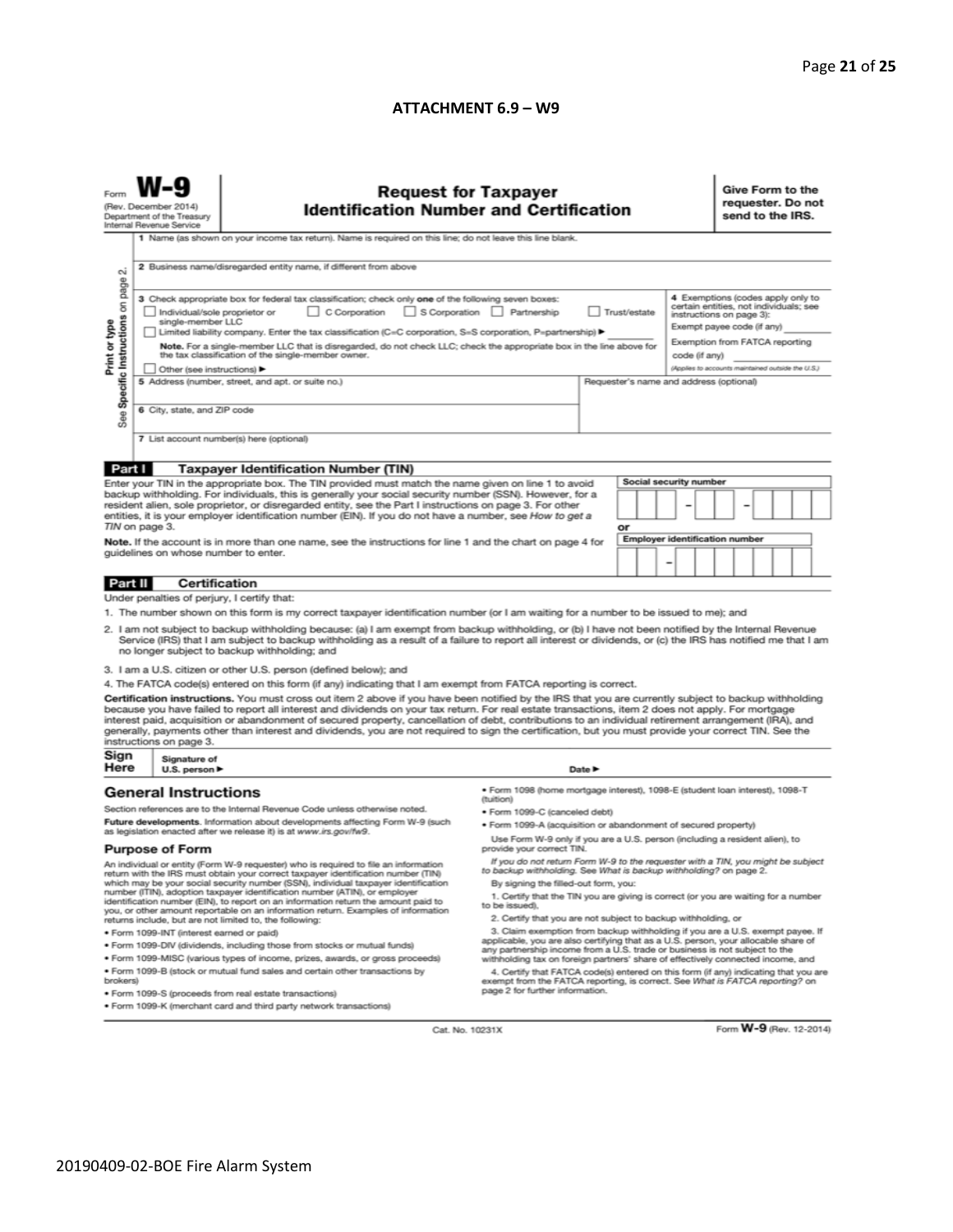# **ATTACHMENT 6.10 – Standard Terms & Conditions SUMNER COUNTY BOARD OF EDUCATION (SCS)**

#### **1. PREPARATION AND SUBMISSION OF BID.**

- **a.** Failure to examine any drawings**,** specifications, or instructions will be at the proposer's risk. Any deviation from the stated terms, conditions and specifications must be coordinated with and approved in writing by the SCS Purchasing Supervisor.
- **b.** RFP SUBMITTAL / SIGNATURE: Proposal shall give the full name and business address of the bidder. If the proposer is a corporation, the name shall be stated as it is in the corporate charter. Proposals must be signed in ink by the proposer's authorized agent. Unsigned proposals will be rejected. Proposals are to be sealed and the outside of the envelope is to reference the RFP number. The person signing the proposal must show their title, and if requested by the institution, must furnish satisfactory proof of his or her authority to bind his or her company in contract. Proposer understands that by submitting a proposal with an authorized signature, it shall constitute an offer to SCS. Proposals must be typewritten or in ink; otherwise they may not be considered. Purchase orders will be issued to the firm name appearing on the W9. Electronic submissions via email, fax, etc. shall not be accepted.
- **c.** SCS is not responsible for any costs incurred by any vendor pursuant to the RFP. The vendor shall be responsible for all costs incurred in connection with the preparation and submission of its proposal.
- **d.** All proposers must be in compliance with T.C.A. § 62-6-119 at the time of proposal submission and provide evidence of compliance with the applicable provisions of the chapter before such proposal may be considered.
- **e.** Proposals are to be received in the location designated in the RFP no later than the specified date and time. Late submissions will NOT be opened or considered.
- **f.** No erasures permitted. Errors may be crossed out and corrections printed in ink or typewritten adjacent to error and must be initialed in ink by person signing the proposal.
- **g.** Specifications: Reference to available specifications shall be sufficient to make the terms of the specifications binding on the proposer. The use of the name of a manufacturer, or any special brand or make in describing an item does not restrict the proposer to that manufacturer or specific article, unless specifically stated. Comparable products of other manufacturers will be considered if proof of compatibility is contained in the proposal. Proposers are required to notify SCSs Purchasing Supervisor whenever specifications/procedures are not perceived to be fair and open. The articles on which the proposal is submitted must be equal or superior to that specified. Informative and Descriptive Literature: The proposer must show brand or trade names of the articles proposed, when applicable. It shall be the responsibility of the proposer, including proposer's whose product is referenced, to furnish with the proposer such specifications, catalog pages, brochures or other data as will provide an adequate basis for determining the quality and functional capabilities of the product offered. Failure to provide this data may be considered valid justification for rejection of proposer.
- **h.** Samples: Samples of items when called for, must be furnished free of expense, and if not destroyed will, upon proposer's request within ten (10) days of RFP opening, be returned at the proposer's expense. Each sample must be labeled with the proposer's name, manufacturer's brand name and number, RFP number and item reference.
- **i.** Time of Performance: The number of calendar days in which delivery is to be made after receipt of order shall be stated in the RFP and may be a factor in making an award, price notwithstanding. If no delivery time is stated in the bid, bidder agrees that delivery is to be made within two weeks (10 business days) of order.
- **j.** Transportation and delivery charges should be included in the price and be fully prepaid by the vendor to the destination specified in the RFP. Proposal prices shall include delivery of all items F.O.B. destination.
- **k.** New materials and supplies must be delivered unless otherwise specifically stated in the RFP.
- **l.** Alternate/multiple bids will not be considered unless specifically called for in the RFP.
- **m.** Only proposals submitted on RFP forms furnished by SCS will be considered.
- n. By signing this RFP where indicated, the proposer agrees to strictly abide by all local, state and federal statutes and regulations. The proposer further certifies that this proposer is made without collusion or fraud.
- **o.** Error in Proposal. In case of error in the extension of prices in the proposal, the unit price will govern. Late submissions will NOT be opened or considered. Proposers are cautioned to verify their proposals before submission, as amendments received after the ITB deadline will not be considered. No proposals shall be altered, amended or withdrawn after opening. After proposal opening, a proposer may withdraw a proposal only when there is obvious clerical error such as a misplaced decimal point, or when enforcement of the proposal would impose unconscionable hardship due to an error in the proposal resulting in a quotation substantially below the other proposals received. Proposal withdrawals will be considered only upon written request of the proposer.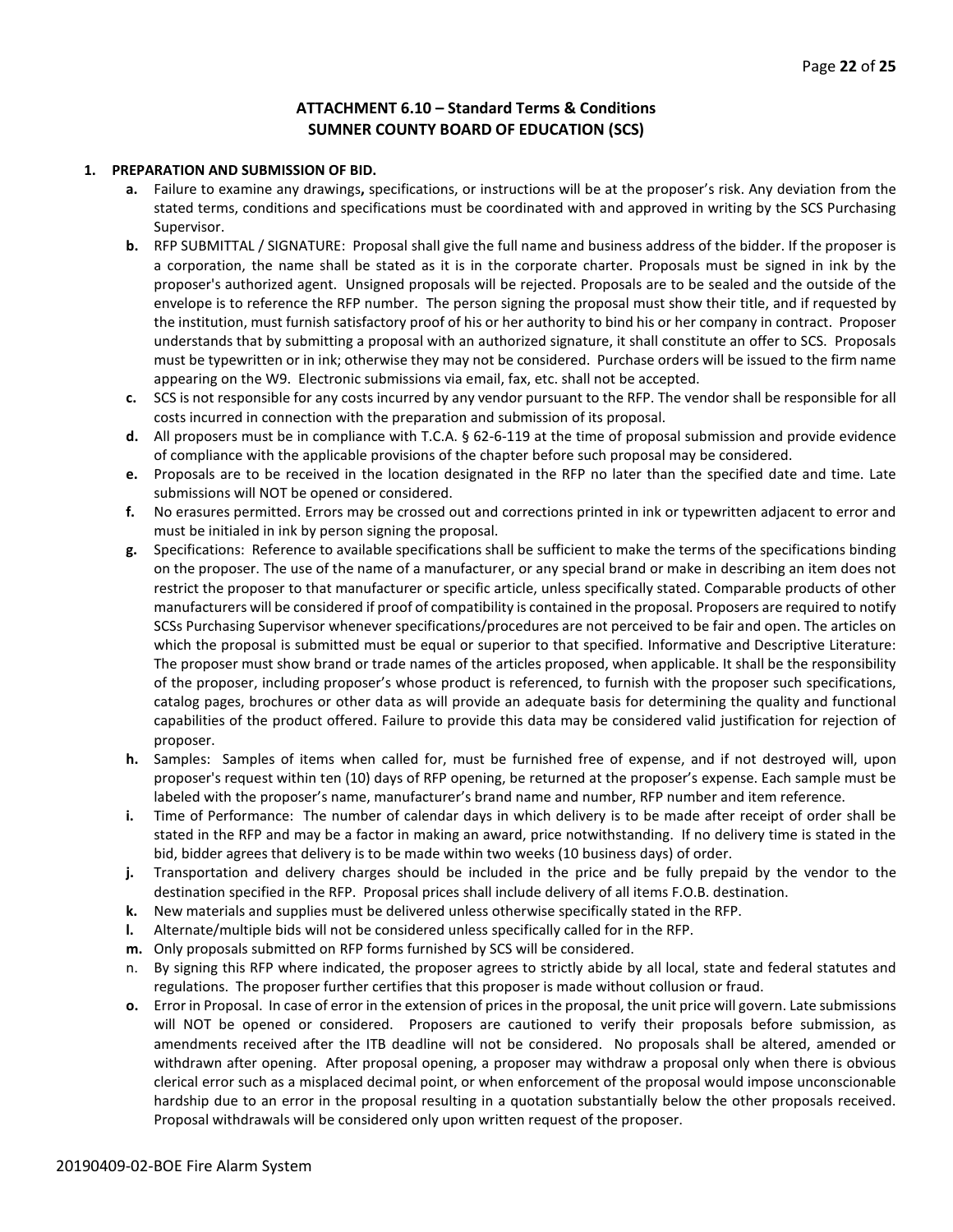- **2. OPEN RECORDS.** In order to comply with the provisions of the Tennessee Open Records Act, all proposals will be publicly opened and are subject to public inspection after the award upon written request. Proposers may be present at ITB opening. Summary information will be posted the SCS website, www.sumnerschools.org under the Invitation to Bid link.
- **3. ACCEPTANCE AND AWARD.** SCS reserves the right to reject any and all proposals and to waive any informality in proposals and, unless otherwise specified by the proposer to accept any item in the proposal. Action to reject all proposals shall be taken for unreasonably high prices, errors in the proposal documents, cessation of need, unavailability of funds, or any other reason approved by SCS.
	- a. Contracts and purchases will be made with the lowest, responsive, responsible, qualified proposer. The quality of the articles to be supplied, their conformity with the specifications, their suitability to the requirements of the Institution, cash discount offered, and the delivery terms will be taken into consideration.
	- b. Any deviation from these stated terms, specifications and conditions must be coordinated with and approved in writing by the Purchasing Supervisor.
	- c. Prices quoted on the response (if any) are to be considered firm and binding until the said equipment, supplies or services are in the possession of SCS.
	- d. SCS reserves the right to order more or less than the quantity listed in the proposal.
	- e. If a proposer fails to state a time within which a proposal must be accepted, it is understood and agreed that SCS shall have ninety (90) days to accept.
	- f. No purchase or contract is authorized or valid until the issuance of a SCS purchase order in accordance with SCS policy. No SCS employee is authorized to purchase equipment, supplies or services prior to the issuance of such a purchase order.
	- g. The contract may not be assigned without written SCS consent.
	- h. If the appropriate space is marked on the ITB, other Institutions (such as State, Local and/or Public Agencies) may purchase off the contract during the same period as SCS.
	- i. The awarded proposer will be required to post a performance and payment bond in the amount of 25% of the contract price if it exceeds \$100,000 as stated by T.C.A. §12-4-201.
	- j. If the project cost is in excess of \$25,000 a performance bond must be secured by the requesting part in an amount equal to the market improvement value.
- **4. PAYMENT**. Payment terms must be specified in the proposal, including any discounts for early payment. Partial payments will not be approved unless justification for such payment can be shown. Terms will be NET 30 days. Payment will not be made until the conditions and specifications of the RFP are inspected and approved as conforming by persons appointed by SCS.
- **5. DEFAULT OF SELECTED VENDOR.** In case of vendor default, SCS may procure the articles or services from other sources and hold the defaulting vendor responsible for any resulting cost. If the awarded vendor violates any terms of their response, the contract, SCS policy or any law, they may be disqualified from proposing for a period of two years for minor violations or longer for major violations. Proposals from disqualified proposers will not be accepted during the period of disqualification.
- **6. INSPECTION OF PURCHASES.** Articles received which are not equivalent will not be accepted and will be picked up by the vendor or returned to vendor, shipping charges collect. SCS shall have a reasonable period in which to inspect and accept or reject materials without liability. If necessity requires SCS to use nonconforming materials, an appropriate reduction in payment may be made.
- **7. TAXES.** SCS is tax exempt; do not include taxes in quotation. Vendors making improvements or additions to or performing repair work on real property for SCS are liable for any applicable sales or use tax on tangible personal property used in connection with the contract or furnished to vendors by the state for use under the contract.
- **8. NONDISCRIMINATION.** SCS is an equal opportunity employer. SCS and bidder agree to comply with Titles VI and VII of the Civil Rights Act of 1964, Title IX of the Education Amendments of 1972, Section 504 of the Rehabilitation Act of 1973, Executive Order 11,246, the Americans with Disabilities Act of 1990 and the related regulations to each. Each party assures that it will not discriminate against any individual including, but not limited to employees or applicants for employment and/or students, because of race, religion, creed, color, sex, age, disability, veteran status or national origin. In the event that any claims should arise with regards to violations of any such local, state or federal law, statues, rule or regulations, the vendor will indemnify and hold SCS harmless for any damages, including court costs or attorney fees, which might be incurred.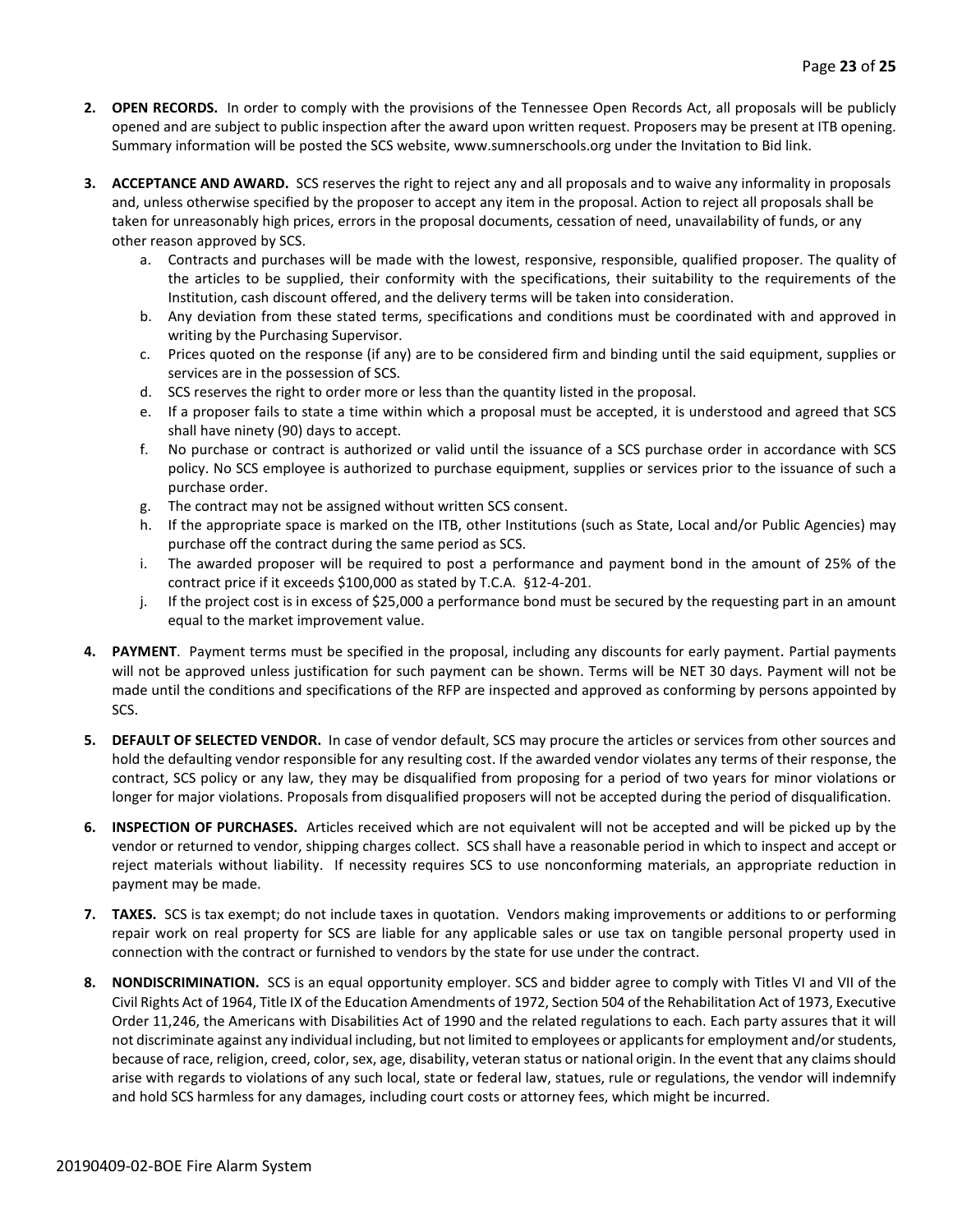- **9. PROHIBITIONS/NO VENDOR CONTRACT FORM.** Acceptance of gifts from vendors is prohibited. T.C.A. §12-4-106. The contract documents for purchase under this RFP shall consist of the successful proposer's bid and SCSs purchase order. **The proposer may request exceptions to terms and conditions and/or request SCS to accept other terms and conditions by means of subsequent documents such as invoices, warranty agreements, license agreements, etc. All subsequent document shall be open to revision for impermissible language. SCS reserves the right to render the proposal unresponsive and subject the proposal to rejection if successful terms cannot be negotiated.**
- **10. PROHIBITION ON HIRING ILLEGAL IMMIGRANTS.** Tennessee Public Chapter No. 878 of 2006, T.C.A. §12-3-309, requires that Contractor attest in writing that Contractor will not knowingly utilize the services of illegal immigrants in the performance of this Contract and will not knowingly utilize the services of any subcontractor, if permitted under this Contract, who will utilize the services of illegal immigrants in the performance of this Contract. The attestation shall be made on the form, Attestation re Personnel Used in Contract Performance ("the Attestation"), which is attached and hereby incorporated by this reference.
- **11. SALES AND USE TAX.** Before the Purchase Order/Contract resulting from this RFP/RFQ is signed, the apparent successful proposer must be registered with the Department of Revenue for the collection of Tennessee sales and use tax as required by T.C.A. §12-3-306.
- **12. ASSIGNMENT.** Neither the vendor nor SCS may assign this agreement without prior written consent of the other party.
- **13. LIABILITIES.** The vendor shall indemnify SCS against liability for any suits, actions or claims of any character arising from or relating to the performance under this agreement by the vendor or its subcontractors. SCS has no obligation for the payment of any judgement or the settlement of any claim made against the vendor or its subcontractors as a result of obligations under this contract.
- **14. APPLICABLE LAW.** Any contract shall be interpreted under the laws and statutes of the State of Tennessee. SCS does not enter into contracts which provide for mediation or arbitration. Any action arising from any contract made from this RFP shall be brought in the state courts in Sumner County, TN or in the United States Federal District Court for the Middle District of Tennessee.

Additionally, it is a violation of state statutes to purchase materials, supplies, services or any other item from a vendor that is a commissioner, official, employee or board member that has any financial or beneficial interest in such transaction, T.C.A. §12-4-101.

- **15. FUNDS**. The Proposer understands and accepts the non-appropriation of funds provision of SCS.
- **16. DATA PRIVACY AND SECURITY**. Personal Information (PI) includes but is not limited to that information protected by HIPAA, the HITECH Act, FERPA, or Gramm-Leach-Bliley) or such information which would allow a third party to gain access to the personal, medical or financial records of any of any party. Vendor represents and warrants that its collection, access, use, storage, disposal and disclosure of PI complies with all applicable federal and state privacy and data protection laws. Vendor represents and warrants that Vendor will maintain compliance with the SSAE 16 standard, and shall undertake any audits and risk assessments Vendor deems necessary to maintain compliance with SSAE16. If PI provided by SCS to Vendor is subject to FERPA. Vendor agrees that in its handling of FERPA data it will perform as a school official as that term is defined by FERPA regulations. Vendor acknowledges that its improper disclosure or re-disclosure of PI covered by FERPA may, under certain circumstances, result in Vendor's exclusion from eligibility to contract with SCS for at least five (5) years. Vendor shall provide SCS with the name and contact information for an employee of Vendor who shall serve as SCS's primary security contact and shall be available to assist Customer twenty-four (24) hours per day, seven (7) days per week as a contact in resolving obligations associated with any security incident in which it is reasonably suspected that there has been a breach of information security. Vendor shall immediately mitigate or resolve any Security Incident, at Vendor's expense and in accordance with applicable privacy rights, laws, regulations and standards. Vendor shall reimburse SCS for actual costs incurred by SCS in responding to, and mitigating damages caused by, any Security Incident, including all costs of notice and/or remediation incurred under applicable law as a result of the Security Incident.
- **17. IRAN DIVESTMENT ACT.** By submission of this proposal, each proposer and each person signing on behalf of any proposer certified, and in the case of a joint proposal, each party thereto certifies as to its own organization, under penalty of perjury, that to the best of its knowledge and belief that each proposer is not on the list created pursuant to T.C.A. §12-12- 106.